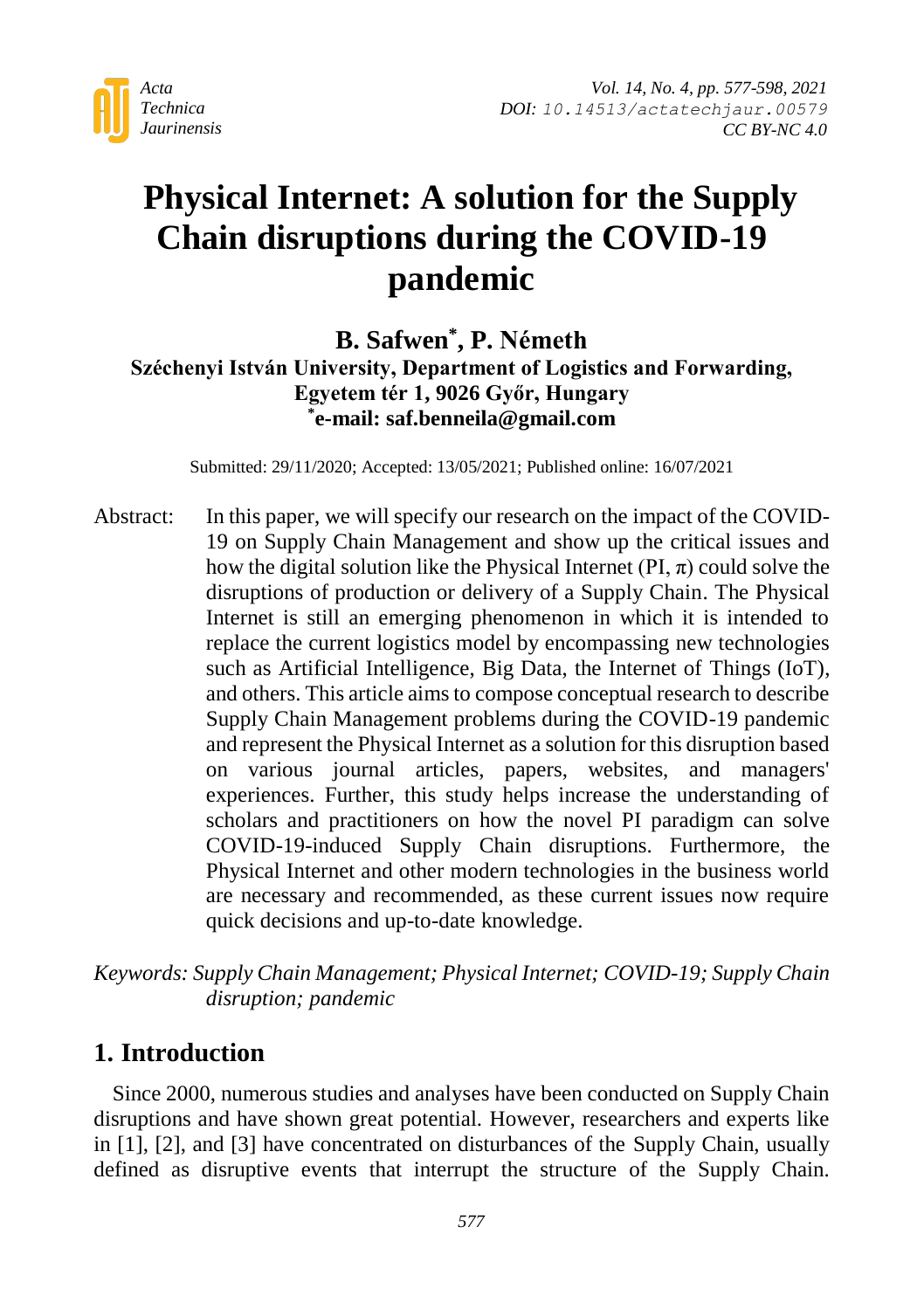According to [4], the Supply Chain could be affected by various factors such as natural disasters, civil disputes, financial crises, crime, or breakdown in transport infrastructure. Moreover, the Supply Chain was interrupted by COVID-19 [5]. COVID–19 was declared a global pandemic by the World Health Organisation [6] in March 2020 and described it in terms of infectious coronavirus diseases. According to the most recent OECD Economic Outlook, the COVID-19 pandemic has led to significant health, employment, and welfare harm [7]. Practically every country in the world was contaminated with COVID-19. This generation has encountered nothing that can be compared to this epidemic.

During their stages, the Supply Chain has faced significant disruption due to this pandemic and the resulting global crisis for health, especially in the range of connectivity, knowledge, and data sharing between its participants [8]. Upstream, though hedging and panic buying triggered equivalent downstream volatility, supply and demand equilibrium was further impacted and disrupted in many countries around the world by the travel restrictions and closures. The latest short-term pandemic predictions and also their effect on the Supply Chain have proved to be critical for management and strategy due to these disruptions. It is crucial to focus on tactical and strategic planning to increase customer satisfaction and avoid trouble in the Supply Chain. Precise predictions of emerging conditions help handle excess demand across the Supply Chain more effectively. A common understanding and current reality suggest that the acceleration and growth of COVID-19 in countries are inducing reforms in the immediate real needs and behavior of clients (healthcare [9] and food [10]). These types of changes put enormous pressure on the Supply Chains. For example, the entire Supply Chain, including eggs, flour, and grains, is affected when customers start to worry about purchasing dry noodles. However, a pandemic has some unique effects on Supply Chains. Compared to natural events, the pandemic is not confined or limited to a single area. Sequentially or simultaneously, the various Supply Chain elements are affected: production, supply centers, consumers, and logistics may be interrupted by time overlap windows. A new notion of the Physical Internet was suggested by Benoit Montreuil in 2006 [11] as an instrument to improve the world's importance regarding sustainable logistics. It is designed to interconnect worldwide logistics networks through temporary and intermediate storage shipping and delivery, as the Digital Internet has done with computer networks that allow data transmission in packets in standardized formats through heterogeneous equipment. In the discipline of logistics, these systems already exist because every company possesses its network, but they are far from getting interconnected; the idea of the Physical Internet is to make these systems compatible and much more open. The following three questions guide the research objectives of this study:

What are the SCM problems during this pandemic?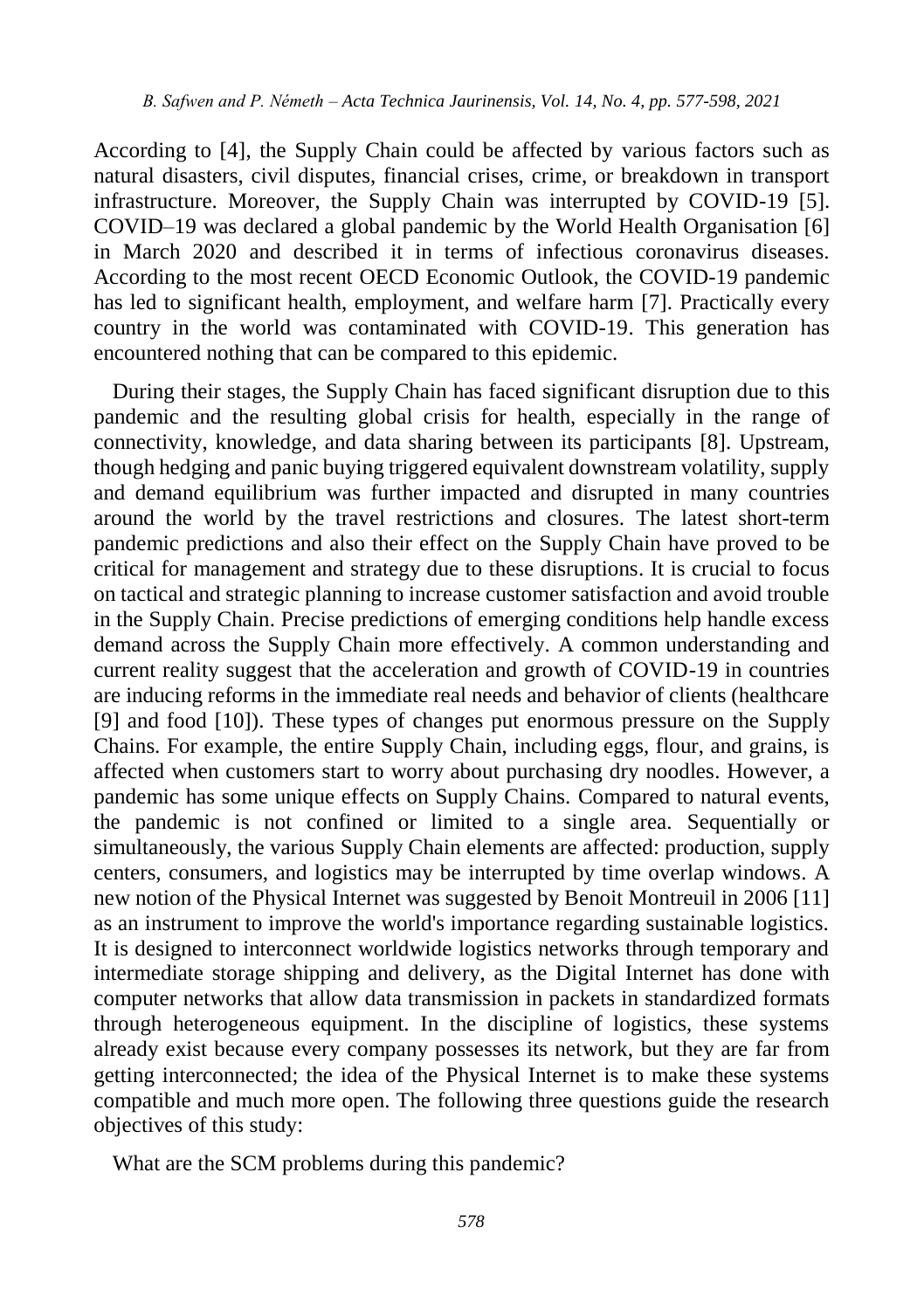What are the advantages of using the Physical Internet in the COVID-19 Supply Chain?

What is the capability of the Physical Internet that could solve these issues in SCM during COVID-19?

### **1. Methodology**

Our conceptual research is based on various journal articles, papers, websites, and managers' experiences. Currently, the topic is still in its infancy, ruling out the opportunity for a systematic review of the literature. The study's main objective is to highlight the Physical Internet's critical role in solving disruptions in the Supply Chain. First, we will present the different impacts of COVID-19, such as socioeconomic, macroeconomic, demand, and supply impacts. In the other part, we will explain the SCM challenges in resolving these disruptions by referring to transparency, estimation of stocks, improvement of customer and employee relations, estimation of risks, and cash management and networking, and how these methods are not enough. In the next section of this study, we will interpret the Physical Internet's ability to resolve SCM disruptions using an intelligent container that offers online access and identifications and environmentally friendly, that complies with international standards. It can be used in various transport modes finishing our article with a summarized conclusion.

### **2. Impact of COVID-19 on SCM**

"The effect of the COVID-19 initially identified in Wuhan, Hubei Province, China, in late 2019" [12] is illustrated in this section. But the effects of this virus on SCM have already been brought to the attention of academics (Choi 2020 [13]; Govindan et al. 2020 [8]; Lin et al. 2020 [14]; Sarkis et al. 2020 [15]), as well as industrial specialists (Business Insider 2020 [16]; Deloitte 2020 [17]; Fortune 2020  $[18]$ .

#### **2.1. Socioeconomic impacts**

"The COVID-19 pandemic is far more than a health crisis: it is affecting societies and economies at their core" [19]. COVID-19 has a widespread human impact with unknown duration and unknown effects. There is a long-term public fear, and risks are invisible. Furthermore, there is a significant drop in international trade. Coronavirus causes a \$47B drop in world exports [20]. Moreover, the overall scope impacts both goods and services. On the one hand, the movement of commodities is likely to be significantly interrupted. That could be because there was an insufficient workforce to transport the goods physically. The government acts such as port limits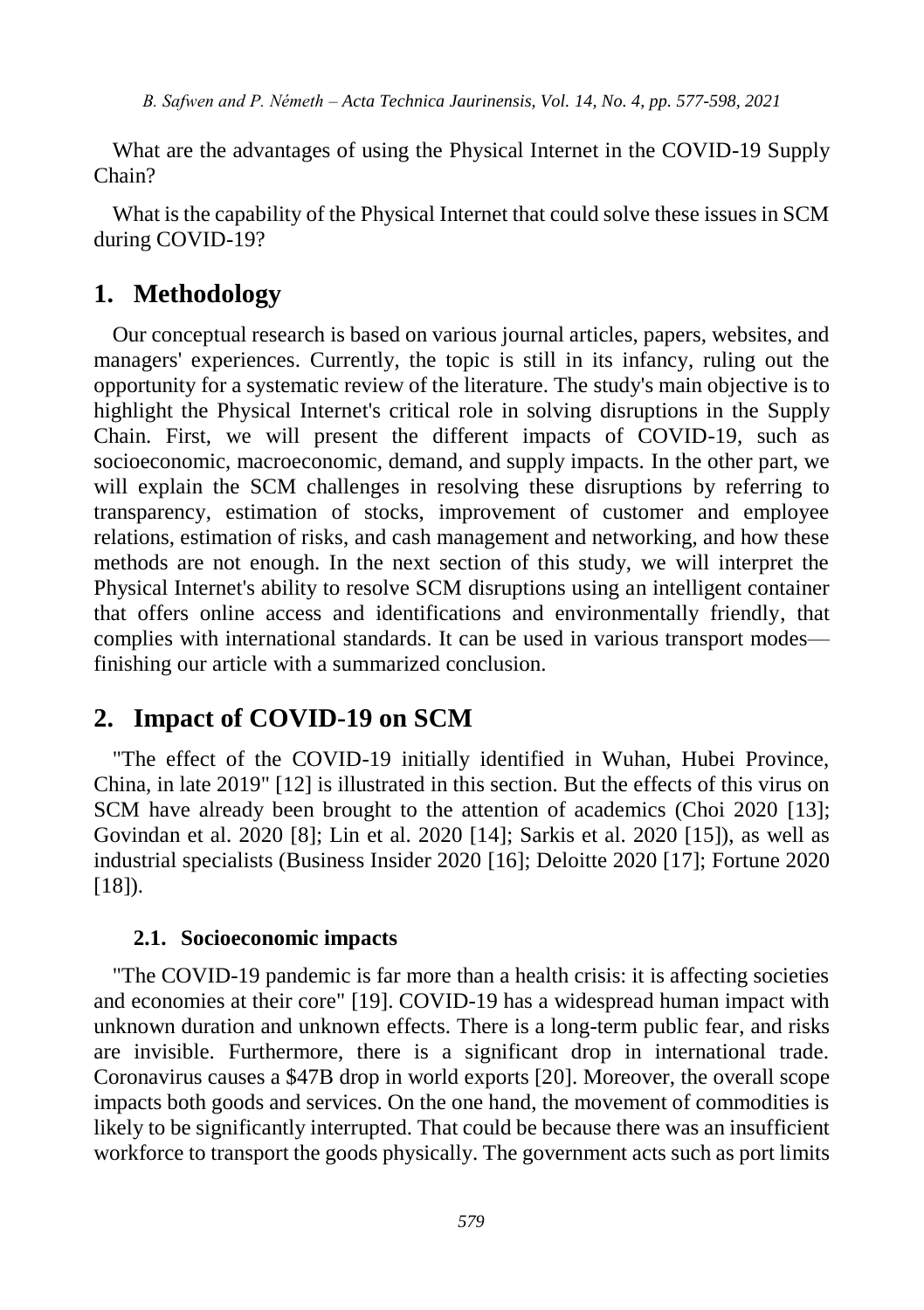on the handling of goods could theoretically impact them. On the other hand, for companies delivering services, workers' inability to reach and leave the regions concerned may be an essential obstacle to the supply of resources [21]. Nonetheless, workforce capacity has been reduced globally. Also, travel was restricted due to long breaks and extended quarantine times or work permit difficulties. "Without urgent socio-eco-nomic responses, global suffering will escalate, jeopardizing lives and livelihoods for years to come. Immediate development responses in this crisis must be undertaken with an eye to the future. Development trajectories in the long-term will be affected by the choices countries make now and the support they receive." [19].

#### **2.2. Macroeconomic impacts**

Due to COVID-19, according to [Stephan](https://onlinelibrary.wiley.com/action/doSearch?ContribAuthorStored=Gay%2C+Stephan+Hubertus) [22], a recession likelihood in global GDP growth or has likely already begun. However, there is a wide range of economic impact timelines and various estimates about the recovery from V to U to other potential shapes over different time horizons. Therefore, there are very uncertain expectations. That means a heavy attachment to the global financial system and a heavy reliance on cooperative government interventions to sustain economies. The macroeconomic influence on world food production and food safety has already been significantly impacted by the COVID 19 Pandemic [23]. That should be considered by politicians when adopting steps to counter the full effects of the latest pandemic. According to Arslan, Drehmann, & Hofmann [24], the dissemination mechanisms of the COVID-19 shock into the economy, the interplay of policy decisions, epidemics, and political consensus need to be better understood.

#### **2.3. Demand and Supply impacts**

COVID-19 has a potential impact on consumer demand. We realize that specific product categories for personal protection, hygiene, medical supplies, and even some necessary foods are out of stock in some countries during this pandemic. This phenomenon is known as stockpiling. However, Tinglong Dai, from the Johns Hopkins University Carey business strategy and operations management and business analytics specialist, describes stockpiling in 2020 as "a spike in demand in the short term, and an immediate effect is you start seeing many empty shelves"[25]. Additionally, online shopping has increased due to social distancing, selfquarantining, and consumer avoidance of physical stores and crowded meeting places.

One of the most significant impacts of COVID-19 is many manufacturers' production delays or stoppages due to labor shortages because of quarantine and some cities' lockdown. That's why we have lacked many products. According to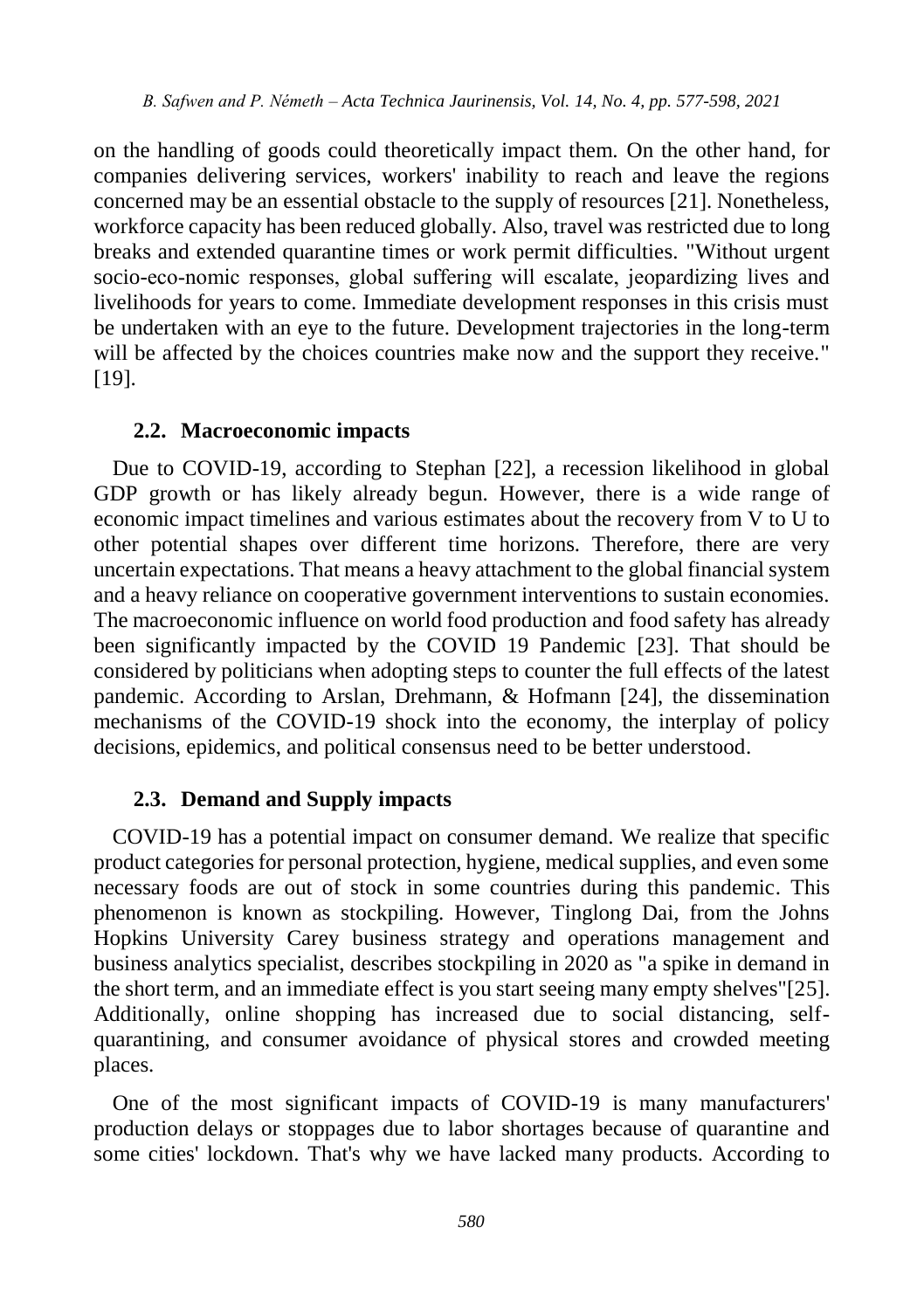[26], responding to the COVID-19 pandemic, the European Commission prioritizes citizens' welfare. That implies that necessary items such as emergency equipment and other essential goods are carried out. From a logistical point of view, the labor shortage caused congestion at airports and seaports. However, alerts about limited export loads and additional delays in port operations due to the lack of shipping operators and staff in the port have been released from the Clecat European Freight Forwarding Association and the Polish Chamber of Forwarding and Logistics [27]. As a result of the coronavirus, the eastern countries understand that the European economic situation is growing and improving.

COVID-19 is the crucial reason behind the Demand and Supply shock [28]. But other reasons make the situation even worst, such as the lack of horizontal collaboration, the inadequate response to technology trends, and inaccurate planning and forecasting [29]. Organizations should be ready for natural or environmental occurrences.

### **3. SCM challenge during COVID-19**

This section describes SCM's various challenges during COVID-19, such as transparency, inventory estimation, relationships with customers and employees, risk estimation, cash managing, and networking.

#### **3.1. Transparency**

Keeping the Supply Chain sustainable needs transparency, which "involves communicating with key stakeholders about the firms' current activities and incorporates stakeholder feedback for Supply Chain improvement" [30]. We could create transparency in Supply Chains at multiple levels by listing critical components, determining the supply's origin, and identifying alternative sources [31]. Knowing the lineage of suppliers is very important in our current situation as it can detect whether or not the suppliers are in severely affected regions. And to go through transparency, Nancy Jalbert, management consulting at CPA [32], notes that it is essential to develop good relationships with vendors by cash flow management so that orders can be paid for on arrival. Second, decide who the leading suppliers are and how they are affected by the situation. Third, identify and notify replacement suppliers as soon as possible, if necessary. Finally, agree with the payment terms of the manufacturers.

#### **3.2. Inventory Estimation**

The COVID-19 pandemic has taught different lessons for all facets of the Supply Chain. However, during the COVID-19 pandemic, organizations that don't have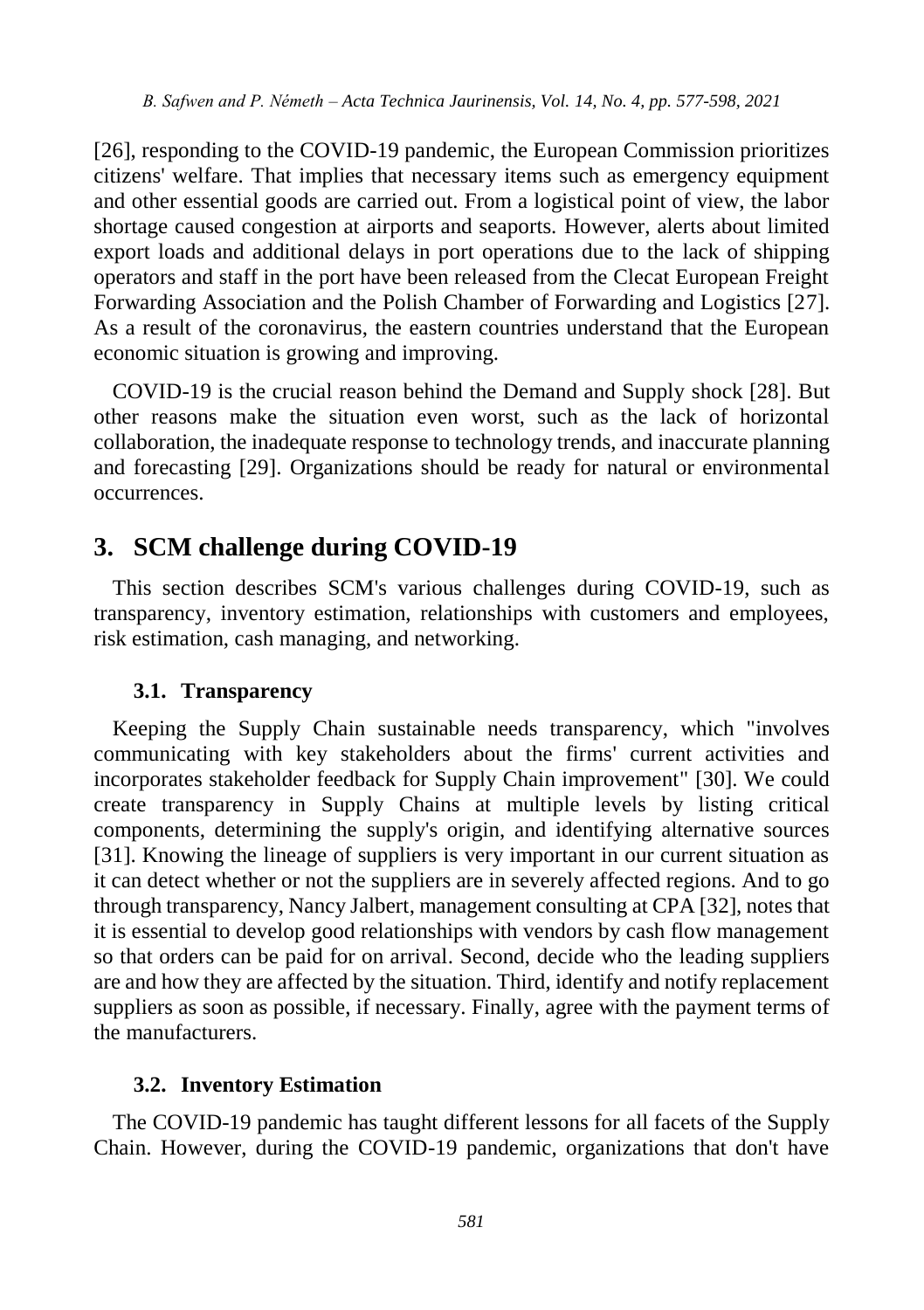good inventory management processes and don't have access to accurate numbers will likely struggle to meet demand in specific categories or have oversupply articles that are suddenly less of interest to customers. That's why the accuracy and reliability of an organization's inventory levels have become extremely important. Moreover, companies must assess the stock available along the Supply Chain to provide replacement parts and components to be used as a bridge for continuing production and consumer distribution. Furthermore, to better track inventory levels, Nancy Jalbert [32] offers some great solutions to follow, for example, calculating sales variation to allow for efficient estimating of demand; identifying critical inventory levels and constructing inventories where necessary; designing quarantine areas for specific products and utilizing detailed list and refill roles of management systems.

#### **3.3. Strengthen relationships with customers and employees**

The pandemic of COVID-19 pressured corporations to preserve and establish connections with customers as their environment was changed. This global crisis is really about customer moments that matter. By putting your customers' interests first, maybe now is the time for your company's brand to take leadership. [17] suggests some ideas to help companies manage their customers in the current situation. Besides, businesses need to be brand loyal, as customers will see how their enterprises fare in such difficult times. Suppliers should strengthen their relationship with customers through communication, especially in a difficult situation. Customers will appreciate the supplier's assistance and gain an audience from a simple gesture. Not only with customers but also with employees, especially those in direct communication with your clients, has a significant effect on your business. Therefore, they are representative of your products, and they should be helpful and take care of hygiene responsibility to reduce the transmission of the virus. Moreover, to ensure employees' safety, it is essential to optimize the production and distribution capacity by working from home. It's also necessary to provide protective equipment to the workers and educate them on the virus's risks. These measures would help managers take into account the existing and expected capacity levels of personnel and machines.

#### **3.4. Risk estimation**

The estimation of the risk is a step to avoid them. According to The Global Fund [33], there are many risks to be taken into account, specifically related to logistics like capacity estimation, a summary of high-risk items or product types, and a description of existing buffer inventory and locations. Also, conduct scenario preparation to consider the consequences of Supply Chain disruption. Therefore, collect the appropriate demand for some months to create the necessary supply. At the same time, we must avoid these risks by exploring options to develop alternative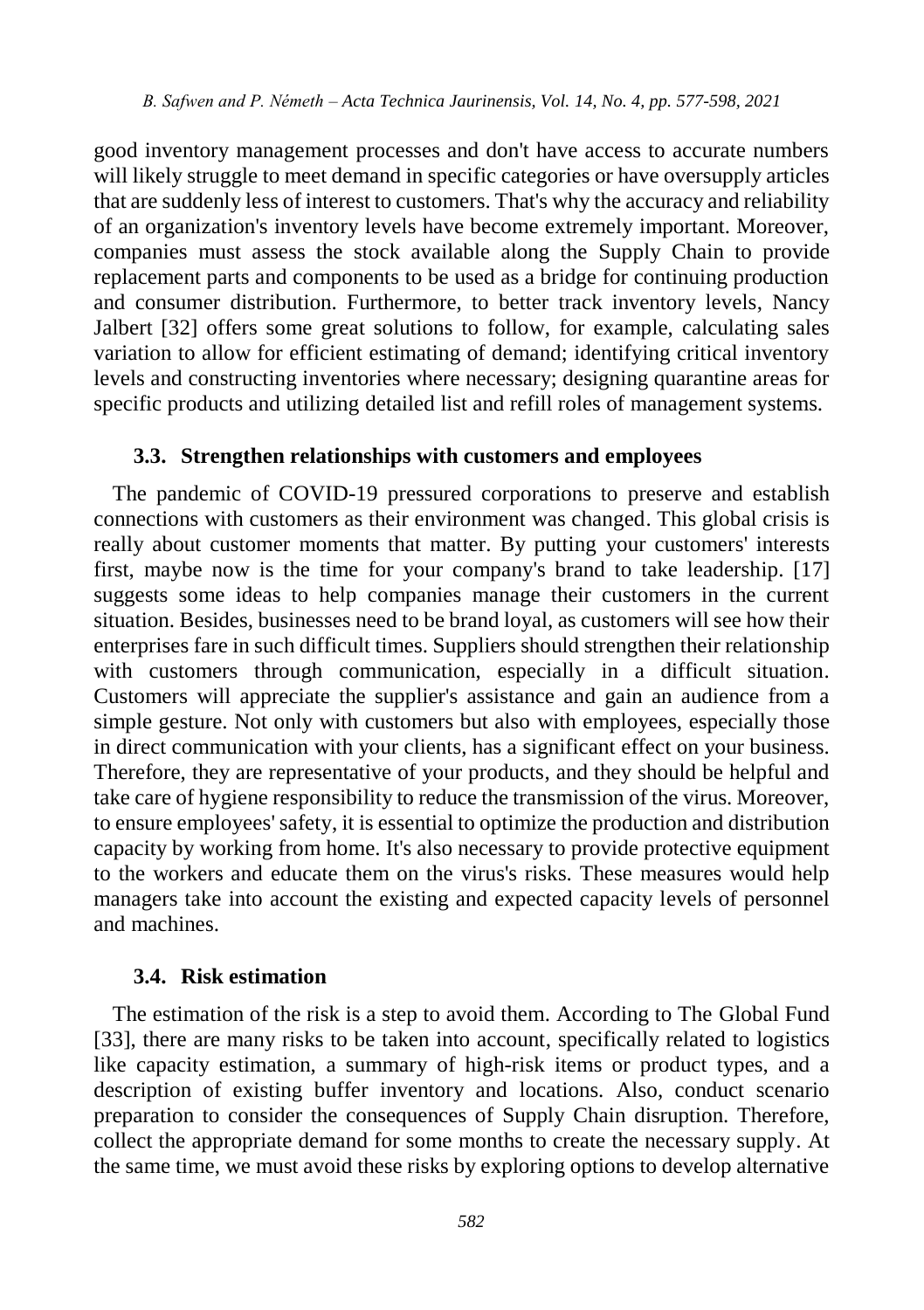products, suppliers, and additional sourcing options. Moreover, change the mode of transport and take advantage of other existing logistics capabilities to reduce replenishment times. Finally, strengthen the market management mechanism to correct the excessive demand to minimize the bullfighting impact.

#### **3.5. Manage cash and networking**

COVID-19 has a crucial impact on the management of cash and network capital. However, according to [31], companies can perform stress testing to consider the economic effect of Supply Chain problems by planning for processes such as challenging key assumptions, identifying rapid mitigation actions, and developing an action plan for building simulation with different scenarios to understand shortterm needs. With the recession unfolding, small production channels, sluggish deliveries, and shrunk profits contribute to the strain of earnings and liquidity even further. Companies are used to planning ambitious projects, and a great deal of realism is now required to unlock resources. Businesses would have to test their capital requirements weekly and monthly with the complete internal forecasting capability available.

### **4. The need for Physical Internet**

The World Economic Forum WEF [34] highlighted the need to reengineer and adapt SCs to its potential trade problems. Therefore, we suggest Physical Internet as a workable solution to the logistical disruption of the COVID-19 pandemic. PI is an innovative concept of logistics network interconnection, which can be considered an extension of horizontal collaboration. The Physical Internet depends on the global interconnection of logistics. This concept aims to create an open and interconnected global logistics system that is economically, environmentally, and socially efficient and sustainable.

At this stage, we present a systematic literature review. First of all, we frame research questions that are mentioned in the introduction. In the second step, we identify the most relevant literature, such as journal articles, papers, websites, that mention the words "Physical Internet" and "COVID-19" in their titles or keywords. After that, we analysed this literature and arranged our summarised knowledge on this topic. In the last step, we provide valuable recommendations for organizations about the various benefits and solutions of the Physical Internet to face Supply Chain challenges during COVID-19.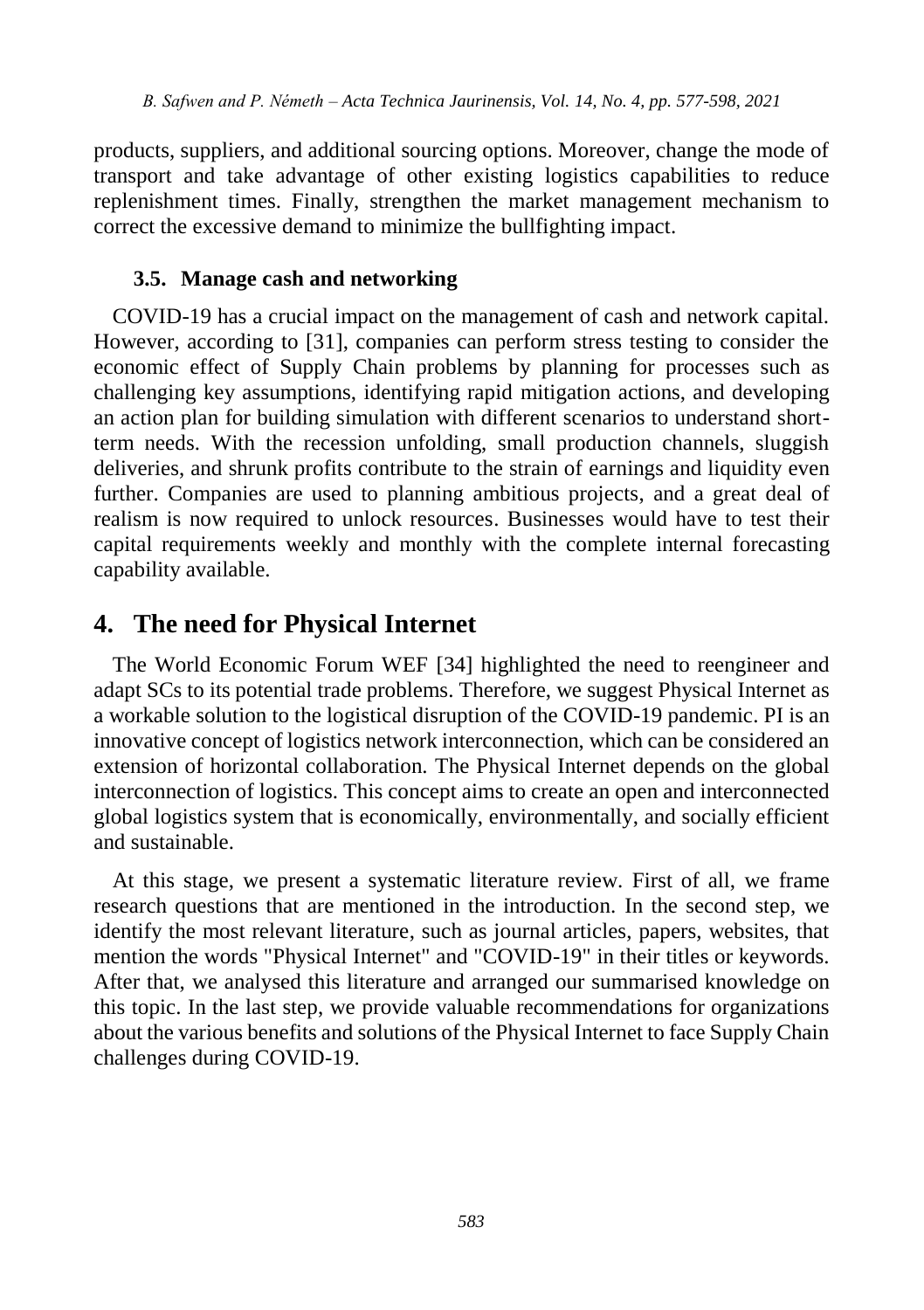#### **4.1. Physical Internet: Definition and concept**

Benoit Montreuil was the first researcher who introduced Physical Internet terms on 15th June 2006 and was inspired by an Economist magazine article title [35]. According to Benoit Montreuil, Physical Internet is "the way in which physical objects are handled, moved, stored, produced, delivered, and used, with a focus on global logistical efficiency and sustainability" [36]. Notice that physical goods' movement close to the data flow can be structured in the Digital Internet. Between the Physical Internet and the Digital Internet, there is an analogical similarity [36]. However, on Digital Internet, there is a flow of information from a host computer to another host computer. And the Physical Internet is a vision related to managing the physical flow in the logistic process from an origin point to the desired destination via a set of systems and procedures. This metaphor has generated interest within the university and has attracted substantial business coverage.

The novel term Physical Internet is grabbing the attention of a lot of practitioners and academics. Montreuil defines PI as "a global logistical system based on the interconnection of logistical networks through a standardized set of collaboration protocols, modular containers, and smart interfaces for increased efficiency and sustainability." [37]. However, the Physical Internet concept presented as a solution and response to the Global Logistics Sustainability Grand Challenge [36] founded on physical, digital, and operational interconnectivity, consisting of PI-hubs run by encapsulation, interfaces, and protocols through various services.

The PI is based on standard containers easily transported by different PI hubs through various transport means (planes, trucks, and cars) by several operators. Hence, this logistical structure can be shared with all customers, including manufacturers, suppliers, and consignees, including complete horizontal and vertical logistical cooperation through uniform interconnections, standard encapsulation, standard intelligent interfaces, and standard coordination protocols to optimize the loading and unloading. Open hubs and open logistics material are part of the network, enabling a global Logistics Web. The Physical Internet aims to maximize the transport of goods in terms of costs and speed, creating an efficient and sustainable logistics network similar to the way data packages flow in the Digital Internet in a reliable and resilient manner.

#### **4.2. Physical Internet as a solution during COVID-19**

The Physical Internet uses and extends to logistics the ideas of the digital Internet. PI is a network of more flexible, agile, and resilient logistics networks globally, open and interconnected. PI uses many collaborative protocols and standard innovative interfaces to transmit and receive physical products [36]. These goods are stored in standardized modules to increase global logistics efficiency and sustainability [38].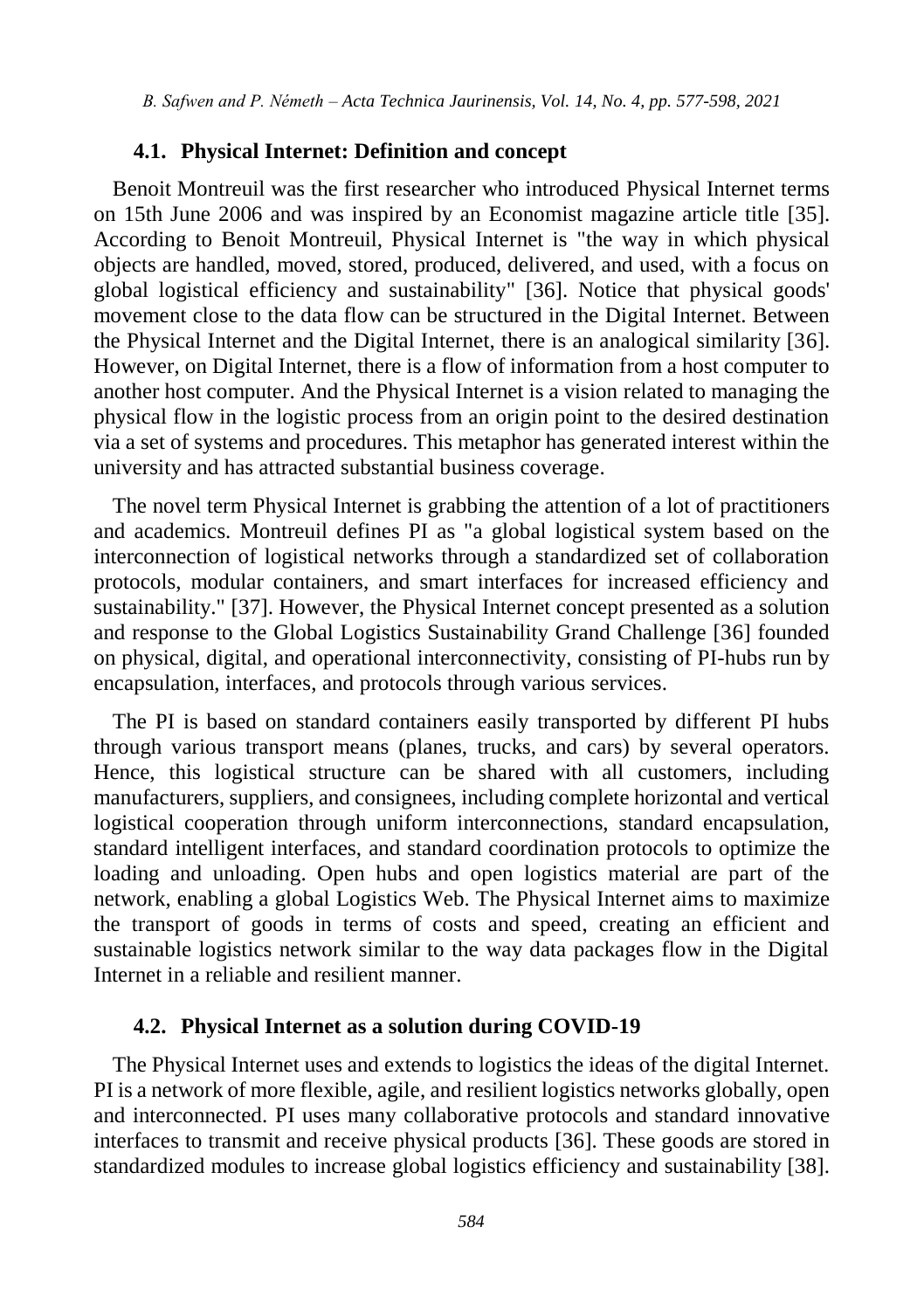The purpose of the Physical Internet is to make intelligent containers accessible online and exploit them. The omnipresent use of PI containers allows any logistics services provider to manage and store the goods of any organization while it does not process and store its items. PI aims to maximize the capability of intelligent PIcontainers connecting to the Internet of Things and their integrated smart objects to enhance customer efficiency and the overall performance of logistics networks (Fig. 1.) [39].

The Physical Internet may solve several Supply Chain Management issues stemming from the COVID-19 pandemic. During this time, the planet experienced significant disruptions in transportation and distribution. The PI-nodes allow us to ensure that the intelligent containers are loaded, unloaded, composed, decomposed, sent, moved, and traced quickly. Note that PI-nodes should generally be linked to the logistics activities to encourage cooperation and knowledge sharing among various players and companies. The run-on Blockchain technology can anonymously and transparently transfer data between operators. The proper order of these transfers may be confirmed by the possession of the moved items in the whole shipping process [40]. The higher point density in a PI system enables multiple tours at the same service level to be shortened and means of transportation to be improved [41]. Moreover, the  $\pi$ -nodes provide higher-scale economies. However, the bigger the distribution network's size, the more participating parties are involved [42].



*Figure 1. An integrated transport system through Physical Internet containers*

As a result, the transport network can be faster and cheaper by consolidating shipments due to the cross-docking of  $\pi$ -hubs (Fig. 2.). Hence, the loan consolidation of goods from different parties is faster, easier, and more efficient [43]. The processes between procurement and shipment can be long and complex, but transportation is where a business comes into direct contact with its customers across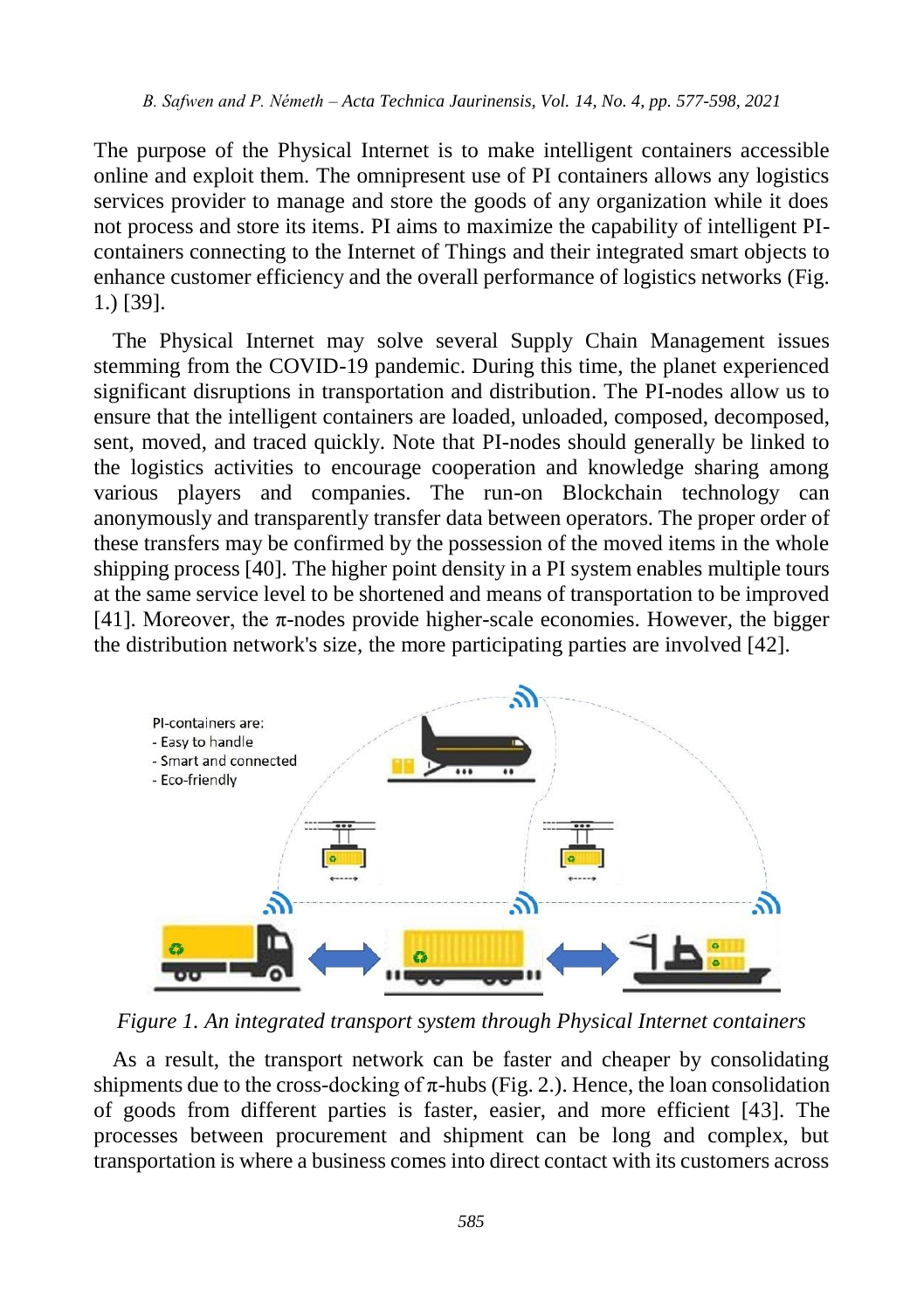all other operations. The distribution point represents the image of the entire organization. If a business delivers its goods late, the client takes a very unfavourable opinion of this company and therefore may not re-use the services.



*Figure 2. Difference between Classical Distribution Network and Physical Internet Network*

The COVID-19 pandemic has also created significant stock problems worldwide, which led us to minimize an average overall expense, decrease an average stock, and decrease remaining service levels using a PI-inventory management model [44]. Moreover, it offers more options for repositioning and replenishment between hubs and also more opportunities for multi-sourcing. Furthermore, it provides different ways to adjust inventory positions rapidly (e.g., in case of demand variations) [45]. Effective transport maintains a seamless operation of the Supply Chain. Stock can be held lean by efficient operation of the vehicle and can be carried rapidly in and out of a store. This increases warehouse turnover, decreases lead time, and saves storage capital.

The inventory has a direct impact on the manufacturing system. However, in the PI manufacturing system, all resources are interconnected, providing better control, focus on processes, "quick response, balanced production, highly effective throughput, low consumption, and scientific decision-making in a manufacturing system" [46]. After all, "inventory models using PI respond to SC facility disruptions and their resilience." [47]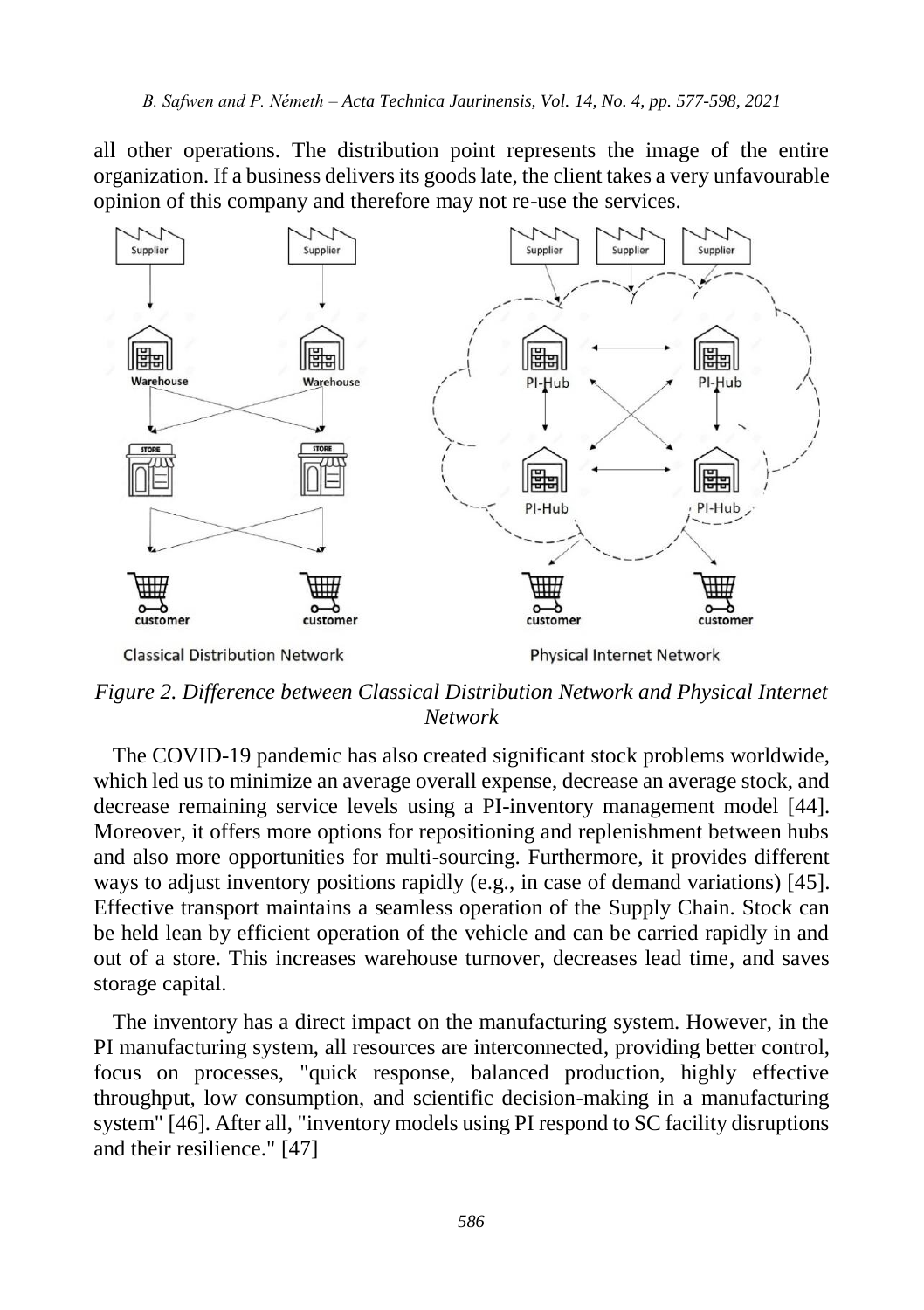We can't discuss the transportation and inventory process without referring to  $\pi$ containers in which they have a potential effect on the transport and the storage of goods. Hence, similar to the Digital Internet packets, there are containers created for the Physical Internet called  $\pi$ -containers. They have physical content and structure rather than being purely informational. From a functional perspective, the main objective of  $\pi$ -containers is to facilitate their handling, storage, transport, sealing, locking, loading, unloading, construction, and dissociation. These PI-containers are standardized containers with the global norm. The sizes, duties, and fittings are particularly modularized and standardized worldwide [48]. Besides, unit loads are constructed from modular containers loaded into trucks to optimize size and weight [49]. From a marketing perspective,  $\pi$ -containers should be easy to panel with publicity, and precise product information supports for business marketing. The enterprise can advertise in big and flashing image sizes without confronting any constraints by using PI-container as a billboard. Businesses can reach a large audience with an economical marketing step that can generate a permanent impact and achieve great results.

From an environmental perspective,  $\pi$ -containers must have a limited footprint when away from service, dismantle, and assemble on demand. They should be as environmentally friendly as possible, in range with toughness principles [50]. The efficient utilization of PI-containers will reduce space and transport many goods with lower fuel consumption. Also, PI-containers have a longer life cycle than pallets and cartoons and can be reused and recycled.

From an informational perspective, each container is attached with a smart tag to act as the agent that it represents. It supports the coverage, protection, routing, tracking, traceability, and security of containers across the Physical Internet [39]. PI provides real-time visibility using radio frequency identification and leads to better decision making, increased quality, and efficiency through advanced information sharing and models. Also, PI offers closed-loop visibility, methods, development, and expense tracking capability. [51]. Visibility in the PI gives the possibility to access some reliable information about the movement of PI-containers in the logistics network in real-time, leading to better analysis and improvement of Supply Chain processes.

For collecting this big data, we run to Cloud computing usage and sharing. Nonetheless, in this decade, the cloud has driven innovation for many organizations and companies. New, fast, private, safe, and efficient, all of these characteristics distinguish the cloud from traditional data treatment methods. The PI is a supporter of cloud development and storage to ensure the growth and sharing or support from virtually present specialists [52]. Besides, the cloud can provide the ability to pool resource use, save time and costs, reduce risks, and enhance interaction promptly,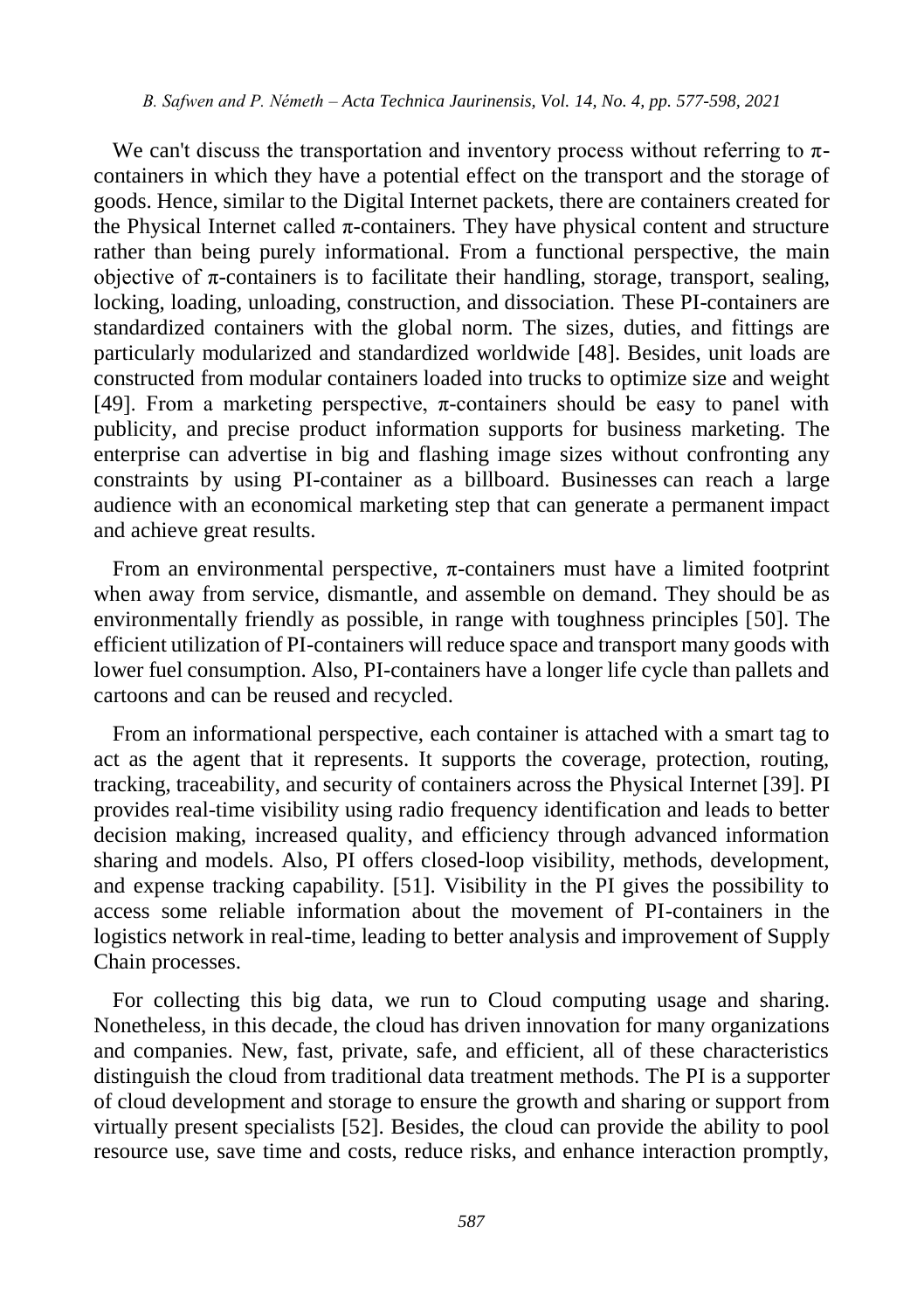and contribute to economic and environmental sustainability and socially by offering the passive capacity to other participants in an open logistics network. Among the many incentives for using the cloud, the cost of shipping and distribution through warehouse PI hubs closer to end-users is reduced [53].

Additionally, by applying the Physical Internet worldwide, we will have intelligent city logistics that offer operators a variety of easily understandable information, facilitating the execution of the urban freight transport plans. However, logistics and transit services can be used (public and private) for developed metropolitan areas. And these cities become smart logistics cities by reducing transports fuel consumption and CO2 emissions in cities and reducing traffic jams [54].

To sum up, "Physical Internet is a solution for the logistics disruptions during the COVID-19 pandemic" [55] (Table 1 and 2). However, "Physical Internet is the logistics of the future" [56].

| Supply Chain<br>challenges<br>during<br>COVID-19 | How can the Physical Internet<br>overcome these challenges?                                                                                              | <b>Benefits</b>                                                                                                               | Technologies                                                                                     |
|--------------------------------------------------|----------------------------------------------------------------------------------------------------------------------------------------------------------|-------------------------------------------------------------------------------------------------------------------------------|--------------------------------------------------------------------------------------------------|
| <b>Transparency</b>                              | The integration systems and<br>collaborative mechanisms of<br>the PI will lead to improving<br>transparency along with the<br>Supply Chain network [57]. | Competitive<br>advantage<br>Data transparency<br>and safety<br>Predictability<br>Agility<br>Flexibility                       | Blockchain<br>[40]<br>Cloud<br>computing<br>[53]                                                 |
| <i>Inventory</i><br>estimation                   | The real-time traceability of<br>PI-containers will improve<br>the efficiency of the inventory<br>estimation [58]                                        | Real-time<br>identification<br>Better service to<br>consumers<br>Protection from<br>demand fluctuations<br>Shorter lead times | <b>Blockchain</b><br>[40]<br><b>RFID</b> [58]<br>Bare code<br>[58]<br>Cloud<br>computing<br>[53] |

*Table 1. The SCM challenges and the main technological opportunities of PI Part 1.*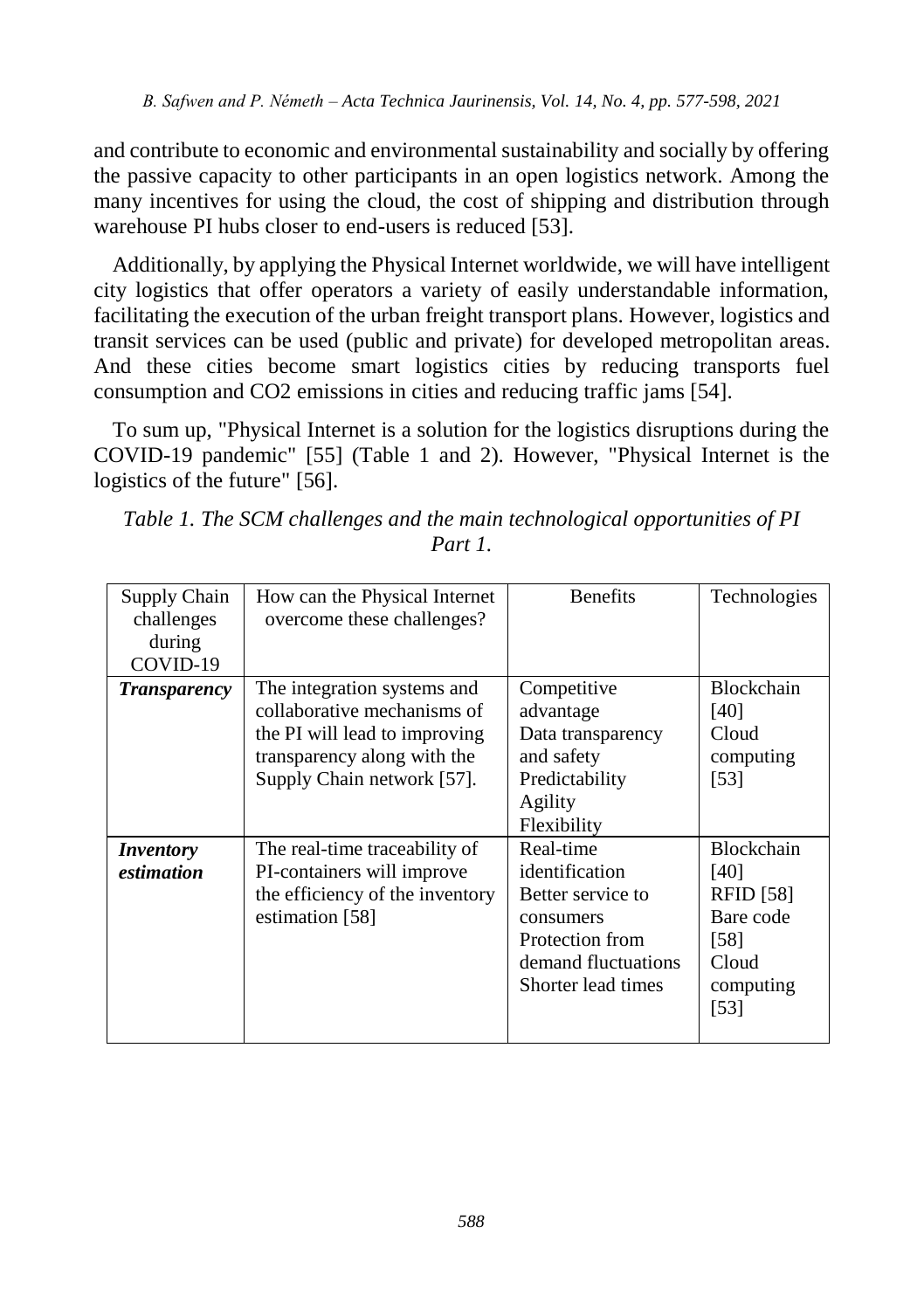| Supply Chain<br>challenges<br>during<br>COVID-19 | How can the Physical Internet<br>overcome these challenges? | <b>Benefits</b>       | Technologies      |
|--------------------------------------------------|-------------------------------------------------------------|-----------------------|-------------------|
| <b>Strengthen</b>                                | The availability of the goods                               | Trust                 | Internet of       |
| relationships                                    | in the markets under                                        | Loyalty               | Things $[60]$     |
| <b>between</b>                                   | challenging events will                                     | Safety                |                   |
| <i>consumers</i>                                 | increase trust between                                      | Low the risk of       | Artificial        |
| and                                              | customers and organizations                                 | getting infected      | Intelligence      |
| employees                                        | [59], and technology will also                              |                       | & machine         |
|                                                  | facilitate consumers'                                       |                       | learning $[61]$   |
|                                                  | purchases in a secure manner                                |                       |                   |
|                                                  | $[60]$ .                                                    |                       |                   |
|                                                  | The use of technology will                                  |                       |                   |
|                                                  | facilitate the work from                                    |                       |                   |
|                                                  | home, and employees will                                    |                       |                   |
|                                                  | feel safer and more<br>comfortable [61]                     |                       |                   |
| <b>Risk</b>                                      | The adoption of the Internet                                | Reduce future         | Internet of       |
| estimation                                       | of Things will guide the                                    | uncertainties         | Things $[62]$     |
|                                                  | managers to select the                                      | Training and          |                   |
|                                                  | appropriate risk estimation                                 | enhancement           |                   |
|                                                  | technique [62]                                              | Improve decision      |                   |
|                                                  |                                                             | making                |                   |
|                                                  |                                                             | Proper results        |                   |
|                                                  |                                                             | forecast              |                   |
| Manage cash                                      | For effective cash flow                                     | Develop better cash-  | ERP               |
| and                                              | control, it's essential to use                              | flow forecasts        | software          |
| networking                                       | the new generation of                                       | Reduce the risk of    | <b>Blockchain</b> |
|                                                  | technologies to solve                                       | loss                  | Artificial        |
|                                                  | recent problems [63]                                        | Faster access to cash | Intelligence      |
|                                                  |                                                             | and data              | $[63]$            |
|                                                  |                                                             | Increase operational  |                   |
|                                                  |                                                             | efficiency            |                   |
|                                                  |                                                             | Cost savings          |                   |

#### *Table 2. The SCM challenges and the main technological opportunities of PI Part 2.*

# **5. Conclusion**

After the COVID-19 crisis started, shipping and logistics companies were led by sustaining shelves and vital supply lines. However, the year began with global demand expansion already behind existing trends, and now the sector faces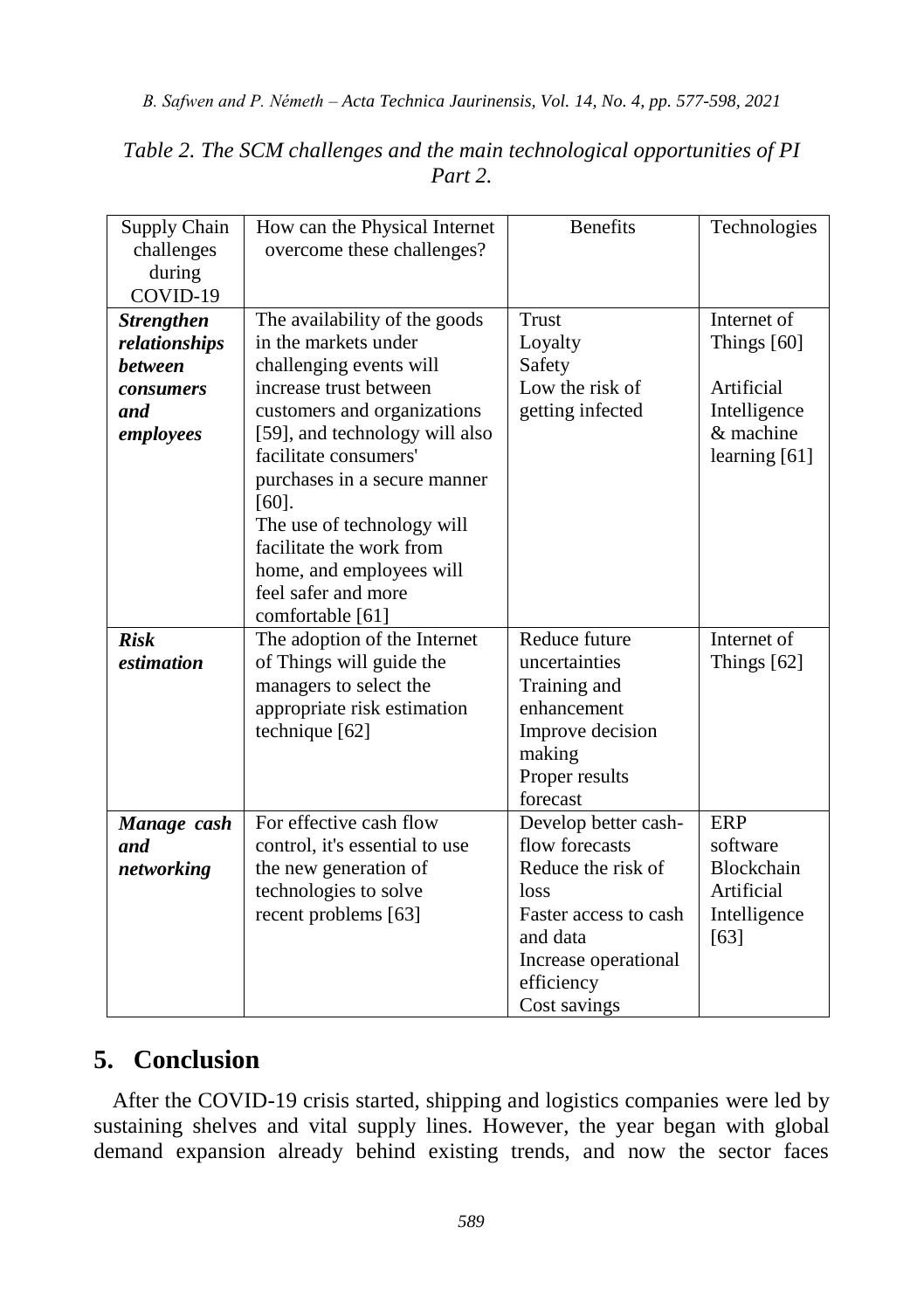worldwide disruption. No corporation was resistant to the recession, with a significant impact on the transportation and logistics sector. The Supply Chain is disrupted, and executives should make rapid and operational decisions to secure and help their workforce and guarantee vital company processes to fulfill society's current and long-term needs.

The Supply Chain network can benefit enormously from digital technologies in terms of transparency, visibility, cost savings, reliability, and resiliency. The stakeholders of the PI network, such as suppliers, consumers, and logistics service providers, must implement and improve emerging technology to enable the whole network to be agile with continuous delivery, which has a significant effect on reducing inventory risk mitigation. We can ensure a digital future through the Physical Internet to serve individuals and organizations' logistics needs. However, providing an online and maintained connection enables the physical movements of goods to be transported to other locations. Therefore, it avoids shortages and conflicts of the whole content system thanks to an increased and timely flow of information—moreover, shorter lead times due to PI interconnections and increases digitalization's effect on inventory management. Mainly, data coordination and PI visibility qualities are enabled by Blockchain, IoT, RFID in the simulation, and activation of the reorganization plan.

Consequently, businesses become data-driven organizations aiming to maximize data importance and uses it as an essential strategic instrument for forecasting and reacting to future events. Not only to anticipate future events but also to create a new organizational model, processes, and update technical capabilities to enhance flexibility, achieve speed, adaptiveness, and stability.

## **References**

- [1] Craighead, C. W., Blackhurst, J. et al., The severity of supply chain disruptions: design characteristics and mitigation capabilities. *Decision Sciences* 38 (1) (2007) pp. 131-156. doi: *[https://doi.org/10.1111/j.1540-5915.2007.00151.x](doi: https://doi.org/10.1111/j.1540-5915.2007.00151.x)*
- [2] Ivanov, D., Das, A., Coronavirus (COVID-19/SARS-CoV-2) and supply chain resilience: A research note*. International Journal of Integrated Supply Management* 13 (1) (2020) pp. 90-102. doi: *[https://doi.org/10.1504/IJISM.2020.107780](doi: https://doi.org/10.1504/IJISM.2020.107780)*
- [3] Queiroz, M. M., Ivanov, D. et al., Impacts of epidemic outbreaks on supply chains: mapping a research agenda amid the COVID-19 pandemic through a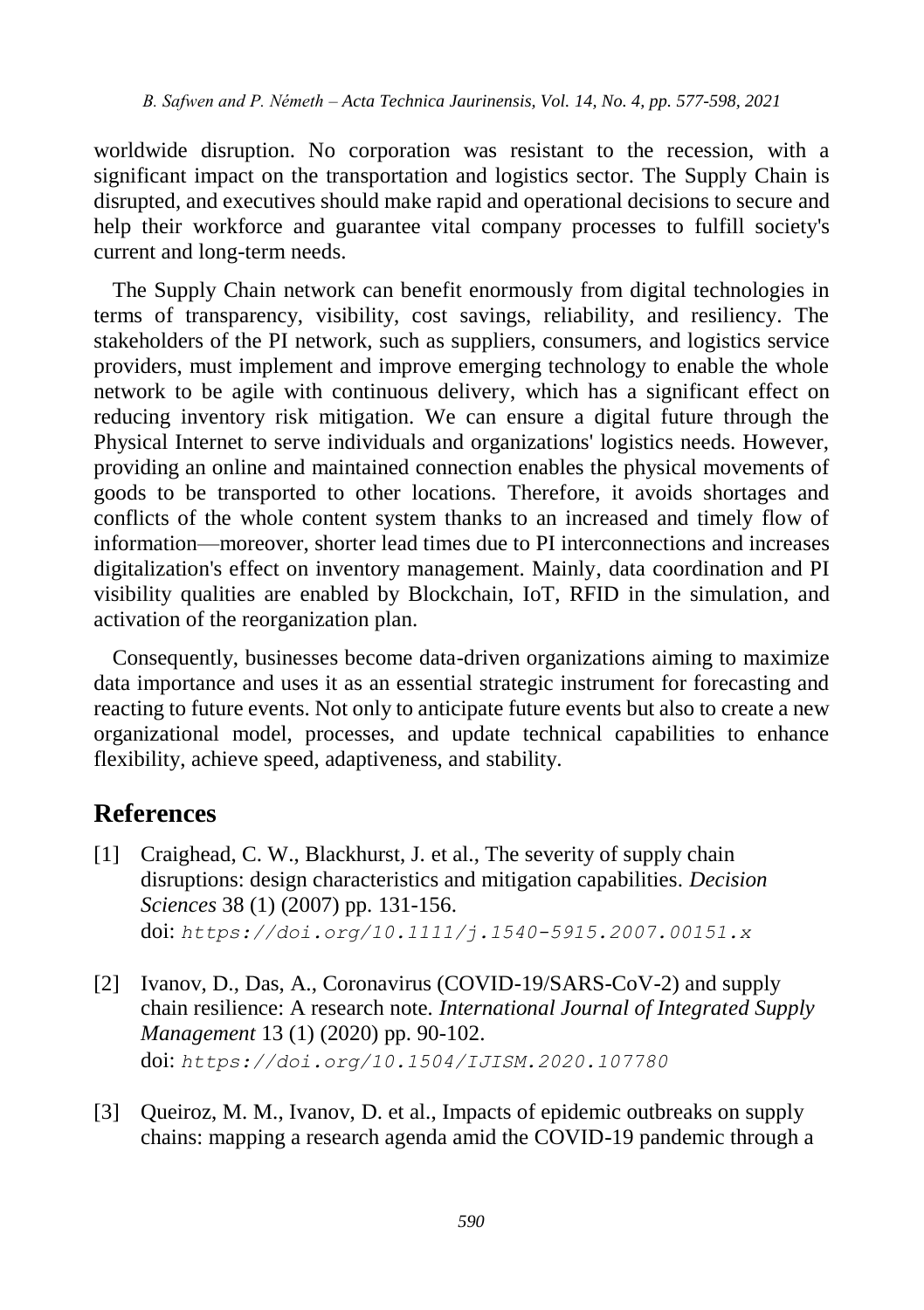structured literature review. *Annals of Operations Research* (2020) pp. 1-38. doi: *[https://doi.org/10.1007/s10479-020-03685-7](doi:%20https://doi.org/10.1007/s10479-020-03685-7)*

- [4] Gurning, S., Cahoon, S., Analysis of multi-mitigation scenarios on maritime disruptions. *Maritime Policy & Management* 38 (3) (2011) pp. 251-268. doi: *<https://doi.org/10.1080/03088839.2011.572701>*
- [5] Nikolopoulos, K., Punia, S. et al., Forecasting and planning during a pandemic: COVID-19 growth rates, supply chain disruptions, and governmental decisions. *European journal of operational research* 290 (1) (2020) pp. 99-115. doi: *<https://doi.org/10.1016/j.ejor.2020.08.001>*
- [6] The world health organization [cited 2020-03-11] URL *<https://www.who.int/>*
- [7] OECD. Food Supply Chains and COVID-19: Impacts and Policy Lessons. Comparing Crises: Great Lockdown versus Great Recession, pp. 1-11. [cited 2020-06-02] URL *[http://www.oecd.org/coronavirus/policy](http://www.oecd.org/coronavirus/policy-responses/food-supply-chains-and-covid-19-impacts-and-policy-lessons-71b57aea/)[responses/food-supply-chains-and-covid-19-impacts-and](http://www.oecd.org/coronavirus/policy-responses/food-supply-chains-and-covid-19-impacts-and-policy-lessons-71b57aea/)[policy-lessons-71b57aea/](http://www.oecd.org/coronavirus/policy-responses/food-supply-chains-and-covid-19-impacts-and-policy-lessons-71b57aea/)*
- [8] Govindan, K., Mina, H., Alavi, B., A decision support system for demand management in healthcare supply chains considering the epidemic outbreaks: A case study of coronavirus disease 2019 (COVID-19). *Transportation Research Part E: Logistics and Transportation Review* 138 (2020) 101967. doi: *<https://doi.org/10.1016/j.tre.2020.101967>*
- [9] [UNAIDS, The impact of the COVID-19 response on the supply chain,](file:///C:/Users/User/Desktop/UNAIDS,%20The%20impact%20of%20the%20COVID-19%20response%20on%20the%20supply%20chain,%20availability%20and%20cost%20of%20generic%20antiretroviral%20medicines%20for%20HIV%20in%20low-%20and%20middle-income%20countries.%20(1).%20(2020).URL%20https:/www.unaids.org/sites/default/files/media_asset/covid19-supply-chain-availability-cost-generic-arv_en.pdf)  availability and cost of [generic antiretroviral medicines for HIV in low-](file:///C:/Users/User/Desktop/UNAIDS,%20The%20impact%20of%20the%20COVID-19%20response%20on%20the%20supply%20chain,%20availability%20and%20cost%20of%20generic%20antiretroviral%20medicines%20for%20HIV%20in%20low-%20and%20middle-income%20countries.%20(1).%20(2020).URL%20https:/www.unaids.org/sites/default/files/media_asset/covid19-supply-chain-availability-cost-generic-arv_en.pdf) and [middle-income countries \(1\)](file:///C:/Users/User/Desktop/UNAIDS,%20The%20impact%20of%20the%20COVID-19%20response%20on%20the%20supply%20chain,%20availability%20and%20cost%20of%20generic%20antiretroviral%20medicines%20for%20HIV%20in%20low-%20and%20middle-income%20countries.%20(1).%20(2020).URL%20https:/www.unaids.org/sites/default/files/media_asset/covid19-supply-chain-availability-cost-generic-arv_en.pdf) (2020). [URL](file:///C:/Users/User/Desktop/UNAIDS,%20The%20impact%20of%20the%20COVID-19%20response%20on%20the%20supply%20chain,%20availability%20and%20cost%20of%20generic%20antiretroviral%20medicines%20for%20HIV%20in%20low-%20and%20middle-income%20countries.%20(1).%20(2020).URL%20https:/www.unaids.org/sites/default/files/media_asset/covid19-supply-chain-availability-cost-generic-arv_en.pdf)

*[https://www.unaids.org/sites/default/files/media\\_asset/co](file:///C:/Users/User/Desktop/UNAIDS,%20The%20impact%20of%20the%20COVID-19%20response%20on%20the%20supply%20chain,%20availability%20and%20cost%20of%20generic%20antiretroviral%20medicines%20for%20HIV%20in%20low-%20and%20middle-income%20countries.%20(1).%20(2020).URL%20https:/www.unaids.org/sites/default/files/media_asset/covid19-supply-chain-availability-cost-generic-arv_en.pdf) [vid19-supply-chain-availability-cost-generic-arv\\_en.pdf](file:///C:/Users/User/Desktop/UNAIDS,%20The%20impact%20of%20the%20COVID-19%20response%20on%20the%20supply%20chain,%20availability%20and%20cost%20of%20generic%20antiretroviral%20medicines%20for%20HIV%20in%20low-%20and%20middle-income%20countries.%20(1).%20(2020).URL%20https:/www.unaids.org/sites/default/files/media_asset/covid19-supply-chain-availability-cost-generic-arv_en.pdf)*

[10] Singh, S., Kumar, R. et al., Impact of COVID-19 on logistics systems and disruptions in food supply chain. *International Journal of Production Research* (2020) pp. 1-16.

doi: *<https://doi.org/10.1080/00207543.2020.1792000>*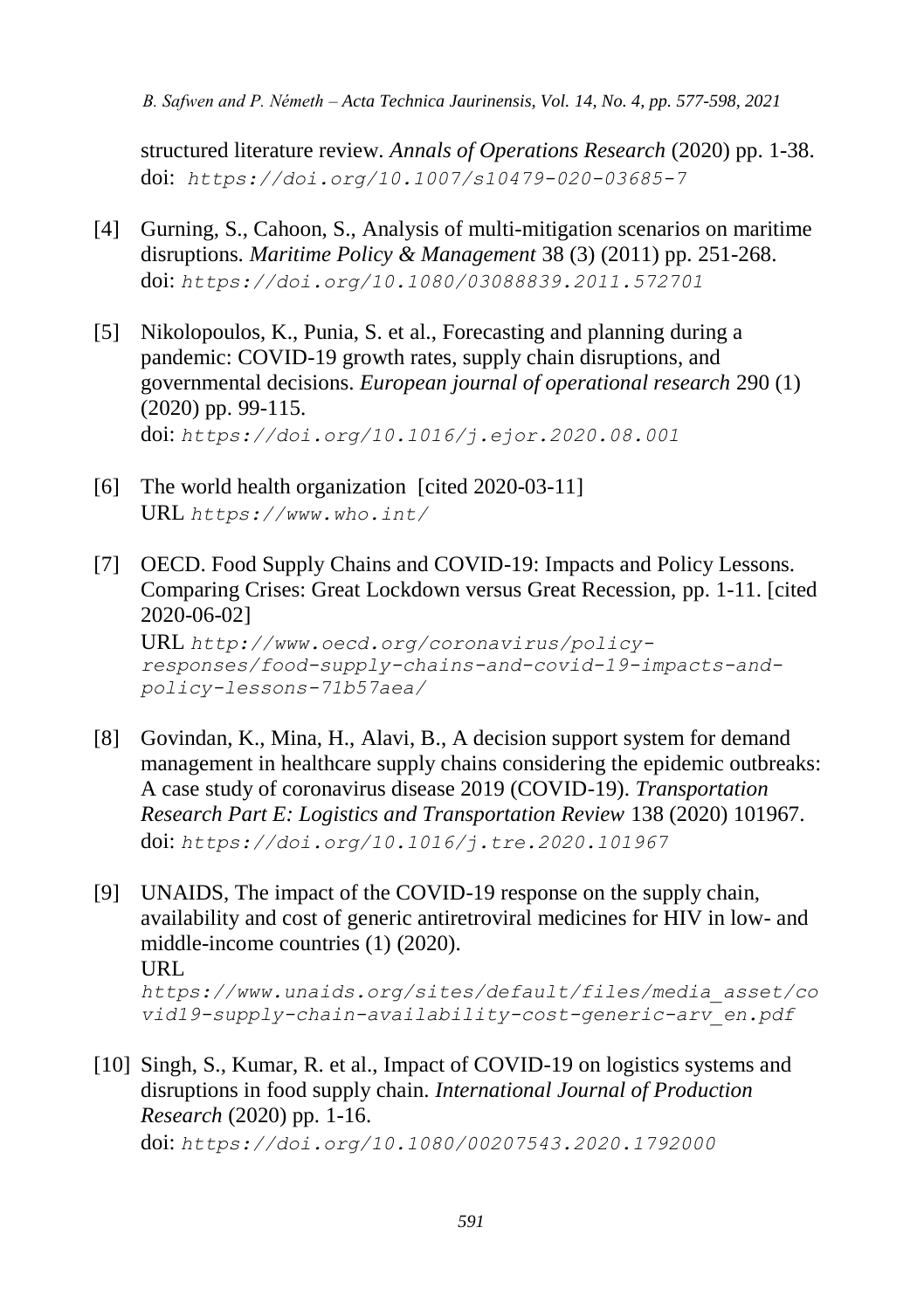- [11] Montreuil, B., Meller, R. D., Ballot, E., Physical internet foundations. *IFAC Proceedings Volumes* 45 (6) (2012) pp. 26-30. doi: *<https://doi.org/10.3182/20120523-3-RO-2023.00444>*
- [12] Ian Twinn, Qureshi, N. et al., The Impact of COVID-19 on Logistics. International Finance Corporation (IFC), (2020-06-02) pp. 1–5. URL *[https://www.ifc.org/wps/wcm/connect/2d6ec419-41df-](https://www.ifc.org/wps/wcm/connect/2d6ec419-41df-46c9-8b7b-96384cd36ab3/IFC-Covid19-Logistics-final_web.pdf?MOD=AJPERES&CVID=naqOED5)[46c9-8b7b-96384cd36ab3/IFC-Covid19-Logistics](https://www.ifc.org/wps/wcm/connect/2d6ec419-41df-46c9-8b7b-96384cd36ab3/IFC-Covid19-Logistics-final_web.pdf?MOD=AJPERES&CVID=naqOED5)[final\\_web.pdf?MOD=AJPERES&CVID=naqOED5](https://www.ifc.org/wps/wcm/connect/2d6ec419-41df-46c9-8b7b-96384cd36ab3/IFC-Covid19-Logistics-final_web.pdf?MOD=AJPERES&CVID=naqOED5)*
- [13] Choi, T. M., Innovative "bring-service-near-your-home" operations under Corona-virus (COVID-19/SARS-CoV-2) outbreak: Can logistics become the messiah?. *Transportation Research Part E: Logistics and Transportation Review* 140 (2020) 101961. doi: *<https://doi.org/10.1016/j.tre.2020.101961>*
- [14] Lin, Q., Zhao, S. et al., A conceptual model for the outbreak of Coronavirus disease 2019 (COVID-19) in Wuhan, China with individual reaction and governmental action. *International Journal of Infectious Diseases* 93 (2020) pp. 211-216. doi: *[https://doi.org/10.1016/j.ijid.2020.02.058.](https://doi.org/10.1016/j.ijid.2020.02.058)*
- [15] Sarkis, J., Cohen, M. J. et al., A brave new world: lessons from the COVID-19 pandemic for transitioning to sustainable supply and production. *Resources, Conservation, and Recycling* 159 (2020) 104894. doi: *[https://doi.org/10.1016/j.resconrec.2020.104894.](https://doi.org/10.1016/j.resconrec.2020.104894)*
- [16]Schmalz, F., The coronavirus outbreak is disrupting supply chains around the world—Here's how companies can adjust and prepare. Business Insider (2020-03-30). URL *[https://www.businessinsider.com/covid-19-disrupting](https://www.businessinsider.com/covid-19-disrupting-global-supply-chains-how-companies-can-react-2020-3)[global-supply-chains-how-companies-can-react-2020-3](https://www.businessinsider.com/covid-19-disrupting-global-supply-chains-how-companies-can-react-2020-3)*

[17] Main, A., Stephen, A. et al., COVID-19 Maintaining customer loyalty and trust during times of uncertainty. Deloitte (2020-03-30). [URL](https://www2.deloitte.com/content/dam/Deloitte/ie/Documents/covid19/gx-coronavirus-customer-loyalty.pdf) *[https://www2.deloitte.com/content/dam/Deloitte/ie/Documen](https://www2.deloitte.com/content/dam/Deloitte/ie/Documents/covid19/gx-coronavirus-customer-loyalty.pdf) [ts/covid19/gx-coronavirus-customer-loyalty.pdf](https://www2.deloitte.com/content/dam/Deloitte/ie/Documents/covid19/gx-coronavirus-customer-loyalty.pdf)*

[18] Sherman, E., 94% of the Fortune 1000 are seeing coronavirus supply chain disruptions: Report. Fortune (2020-03-30).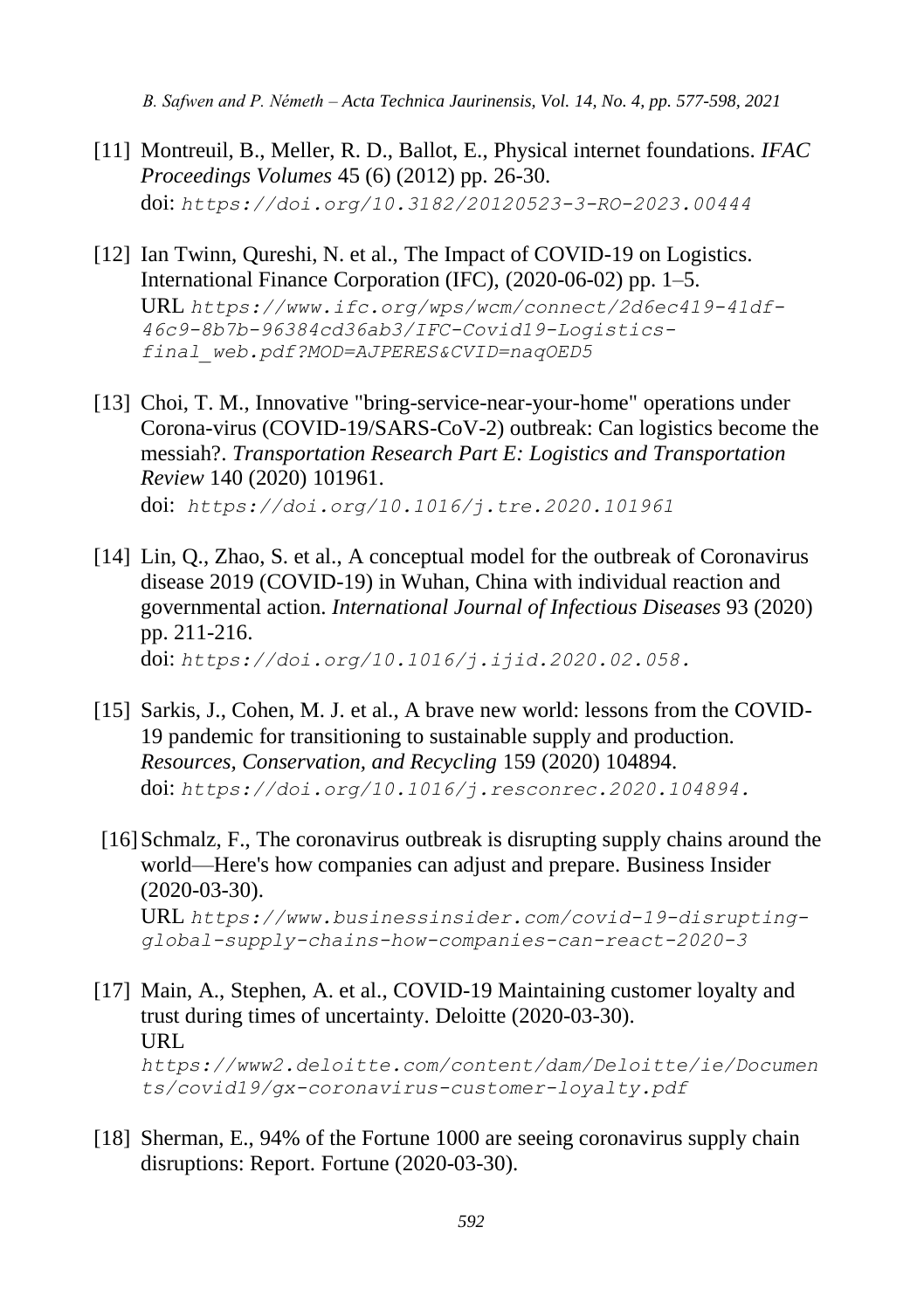URL *[https://fortune.com/2020/02/21/fortune-1000](https://fortune.com/2020/02/21/fortune-1000-coronavirus-china-supply-chain-impact/) [coronavirus-china-supply-chain-impact/](https://fortune.com/2020/02/21/fortune-1000-coronavirus-china-supply-chain-impact/)* 

[19] United Nations, A UN framework for the immediate socioeconomic response to COVID-19 (2020-04-19).

URL *[https://unsdg.un.org/sites/default/files/2020-04/UN-](https://unsdg.un.org/sites/default/files/2020-04/UN-Framework-for-the-immediate-socio-economic-response-to-COVID-19.pdf)[Framework-for-the-immediate-socio-economic-response-to-](https://unsdg.un.org/sites/default/files/2020-04/UN-Framework-for-the-immediate-socio-economic-response-to-COVID-19.pdf)[COVID-19.pdf](https://unsdg.un.org/sites/default/files/2020-04/UN-Framework-for-the-immediate-socio-economic-response-to-COVID-19.pdf)*

- [20] FOX [Business, 2020 Coronavirus causes \\$47B drop in world exports: UN](file:///C:/Users/User/Desktop/FOXBusiness,%202020%20Coronavirus%20causes%20$47B%20drop%20in%20world%20exports:%20UN%20%5bcited%202020-03-04%5dURL%20https:/www.foxbusiness.com/markets/coronavirus-causes-47-billion-drop-in-world-exports-un)  [\(2020-03-04\)](file:///C:/Users/User/Desktop/FOXBusiness,%202020%20Coronavirus%20causes%20$47B%20drop%20in%20world%20exports:%20UN%20%5bcited%202020-03-04%5dURL%20https:/www.foxbusiness.com/markets/coronavirus-causes-47-billion-drop-in-world-exports-un) URL *[https://www.foxbusiness.com/markets/coronavirus](file:///C:/Users/User/Desktop/FOXBusiness,%202020%20Coronavirus%20causes%20$47B%20drop%20in%20world%20exports:%20UN%20%5bcited%202020-03-04%5dURL%20https:/www.foxbusiness.com/markets/coronavirus-causes-47-billion-drop-in-world-exports-un)[causes-47-billion-drop-in-world-exports-un](file:///C:/Users/User/Desktop/FOXBusiness,%202020%20Coronavirus%20causes%20$47B%20drop%20in%20world%20exports:%20UN%20%5bcited%202020-03-04%5dURL%20https:/www.foxbusiness.com/markets/coronavirus-causes-47-billion-drop-in-world-exports-un)*
- [21] Francis, C., Managing the impact of the coronavirus on supply chains. Pinsent Masons (2020-03-13). URL *[https://www.pinsentmasons.com/out](https://www.pinsentmasons.com/out-law/analysis/coronavirus-supply-chains)[law/analysis/coronavirus-supply-chains](https://www.pinsentmasons.com/out-law/analysis/coronavirus-supply-chains)*
- [22] Gay, S. H., Adenäuer, M., Frezal, C., Potential macroeconomic impact of the Covid‐19 pandemic on food demand. *EuroChoices* 19 (3) (2020) pp. 40-41. doi: *<https://doi.org/10.1111/1746-692X.12271>*
- [23] Guan, D., Wang, D. et al., Global supply-chain effects of COVID-19 control measures. *Nature Human Behaviour* 4 (2020) pp. 577-587. URL *<https://doi.org/10.1038/s41562-020-0896-8>*
- [24] Arslan, A., Drehmann, M., Hofmann, B., Central bank bond purchases in emerging market economies BIS Bulletin. (20) (2020) p. 9. URL *<https://www.bis.org/publ/bisbull20.pdf>*
- [25] Tim Parsons, How Coronavirus will affect the global supply chain (2020-03- 06). URL *[https://hub.jhu.edu/2020/03/06/covid-19-coronavirus](https://hub.jhu.edu/2020/03/06/covid-19-coronavirus-impacts-global-supply-chain/)[impacts-global-supply-chain/](https://hub.jhu.edu/2020/03/06/covid-19-coronavirus-impacts-global-supply-chain/)*
- [26] The European Union ec.europa.eu (2020-09-13). URL *[https://ec.europa.eu/transport/coronavirus](https://ec.europa.eu/transport/coronavirus-response_en)[response\\_en](https://ec.europa.eu/transport/coronavirus-response_en)*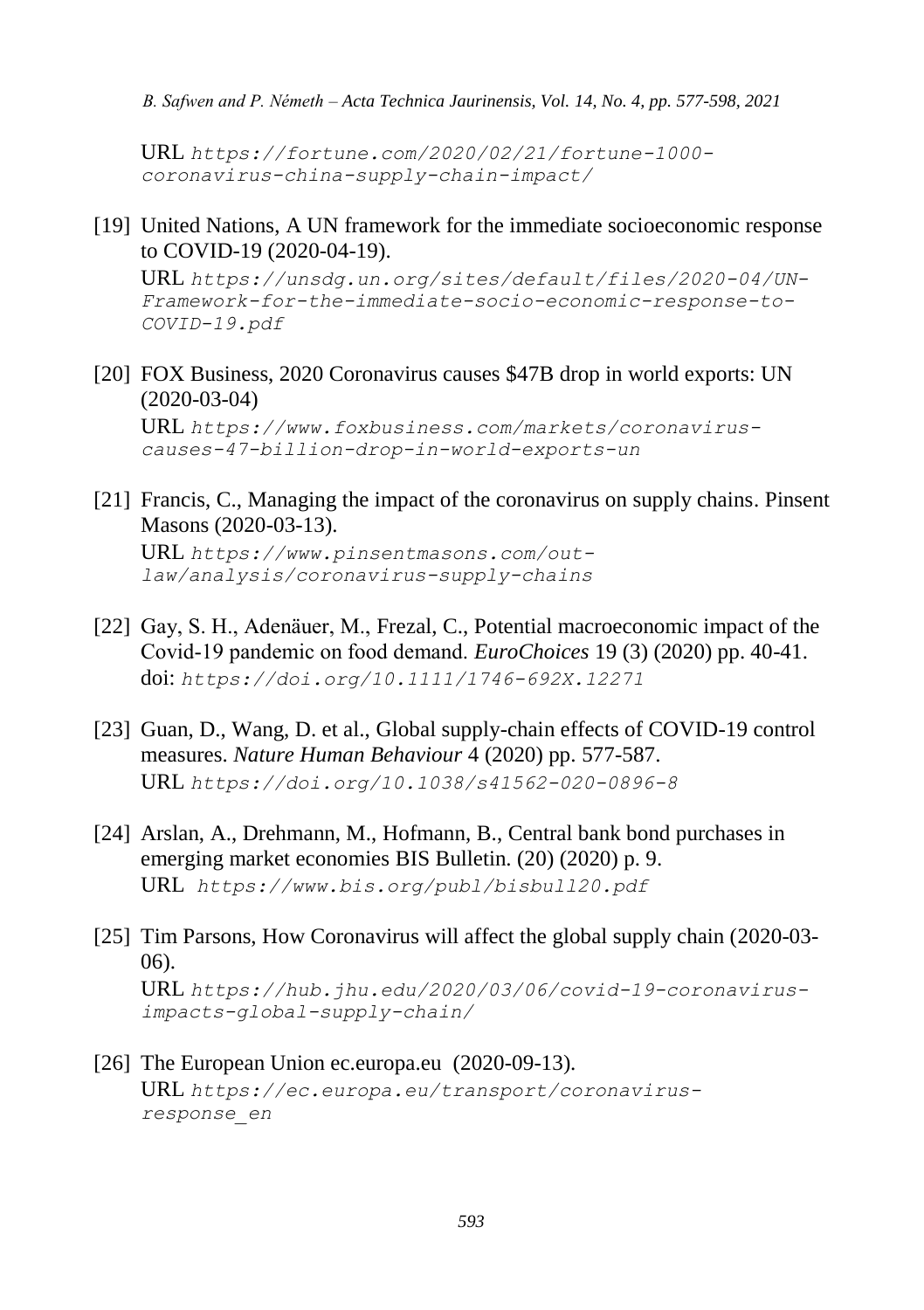- [27] Teleroute. Effects of the coronavirus COVID-19 on the transport sector (2020-03-12). URL *[https://teleroute.com/en-en/blog/article/effects-of](https://teleroute.com/en-en/blog/article/effects-of-the-coronavirus-covid-19-on-the-transport-sector/)[the-coronavirus-covid-19-on-the-transport-sector/](https://teleroute.com/en-en/blog/article/effects-of-the-coronavirus-covid-19-on-the-transport-sector/)*
- [28] del Rio-Chanona, R. M., Mealy, P. et al., Supply and demand shocks in the COVID-19 pandemic: An industry and occupation perspective. *Oxford Review of Economic Policy* 36 (Supplement\_1) (2020) S94-S137. doi: *<https://doi.org/10.1093/oxrep/graa033>*
- [29] [Ostdick, N., 5 Primary Causes of Supply Chain Disruptions](https://blog.flexis.com/author/nick-ostdick) (2017-08-17) URL *[https://blog.flexis.com/5-primary-causes-of-supply](https://blog.flexis.com/5-primary-causes-of-supply-chain-disruptions)[chain-disruptions](https://blog.flexis.com/5-primary-causes-of-supply-chain-disruptions)*
- [30] Duan, Y., Aloysius, J. A., Supply chain transparency and willingness-to-pay for refurbished products. *The International Journal of Logistics Management*  30 (3) (2019) pp. 797-820. doi: *[https://doi.org/10.1108/IJLM-01-2019-0025](doi:%20https://doi.org/10.1108/IJLM-01-2019-0025)*
- [31] Alicke, K., Azcue, X., Barriball, E., Open interactive popup Supply-chain recovery in coronavirus times—plan for now and the future. McKinsey & Company (2020-03-18).

URL *[https://www.mckinsey.com/business](https://www.mckinsey.com/business-functions/operations/our-insights/supply-chain-recovery-in-coronavirus-times-plan-for-now-and-the-future)[functions/operations/our-insights/supply-chain-recovery](https://www.mckinsey.com/business-functions/operations/our-insights/supply-chain-recovery-in-coronavirus-times-plan-for-now-and-the-future)[in-coronavirus-times-plan-for-now-and-the-future](https://www.mckinsey.com/business-functions/operations/our-insights/supply-chain-recovery-in-coronavirus-times-plan-for-now-and-the-future)*

- [32] Jalbert, N., Coronavirus: Effective supply chain management during a crisis. Raymond Chabot Grant Thornton (2020-03-24). URL *[https://www.rcgt.com/en/insights/coronavirus](https://www.rcgt.com/en/insights/coronavirus-effective-supply-chain-management-during-crisis/)[effective-supply-chain-management-during-crisis/](https://www.rcgt.com/en/insights/coronavirus-effective-supply-chain-management-during-crisis/)*
- [33] The Global Fund, COVID-19 Impact on Supply Chain Logistics: Assessment and Recommendations (2020). URL *[https://www.theglobalfund.org/media/9440/psm\\_covid-](https://www.theglobalfund.org/media/9440/psm_covid-19impactonsupplychainlogistics_report_en.pdf)[19impactonsupplychainlogistics\\_report\\_en.pdf](https://www.theglobalfund.org/media/9440/psm_covid-19impactonsupplychainlogistics_report_en.pdf)*
- [34] Betti, F., Ni, J., How China can rebuild global supply chain resilience after COVID-19. World Economic Forum (2020-04-05).

URL *[https://www.weforum.org/agenda/2020/03/coronavirus](https://www.weforum.org/agenda/2020/03/coronavirus-and-global-supply-chains/)[and-global-supply-chains/](https://www.weforum.org/agenda/2020/03/coronavirus-and-global-supply-chains/)*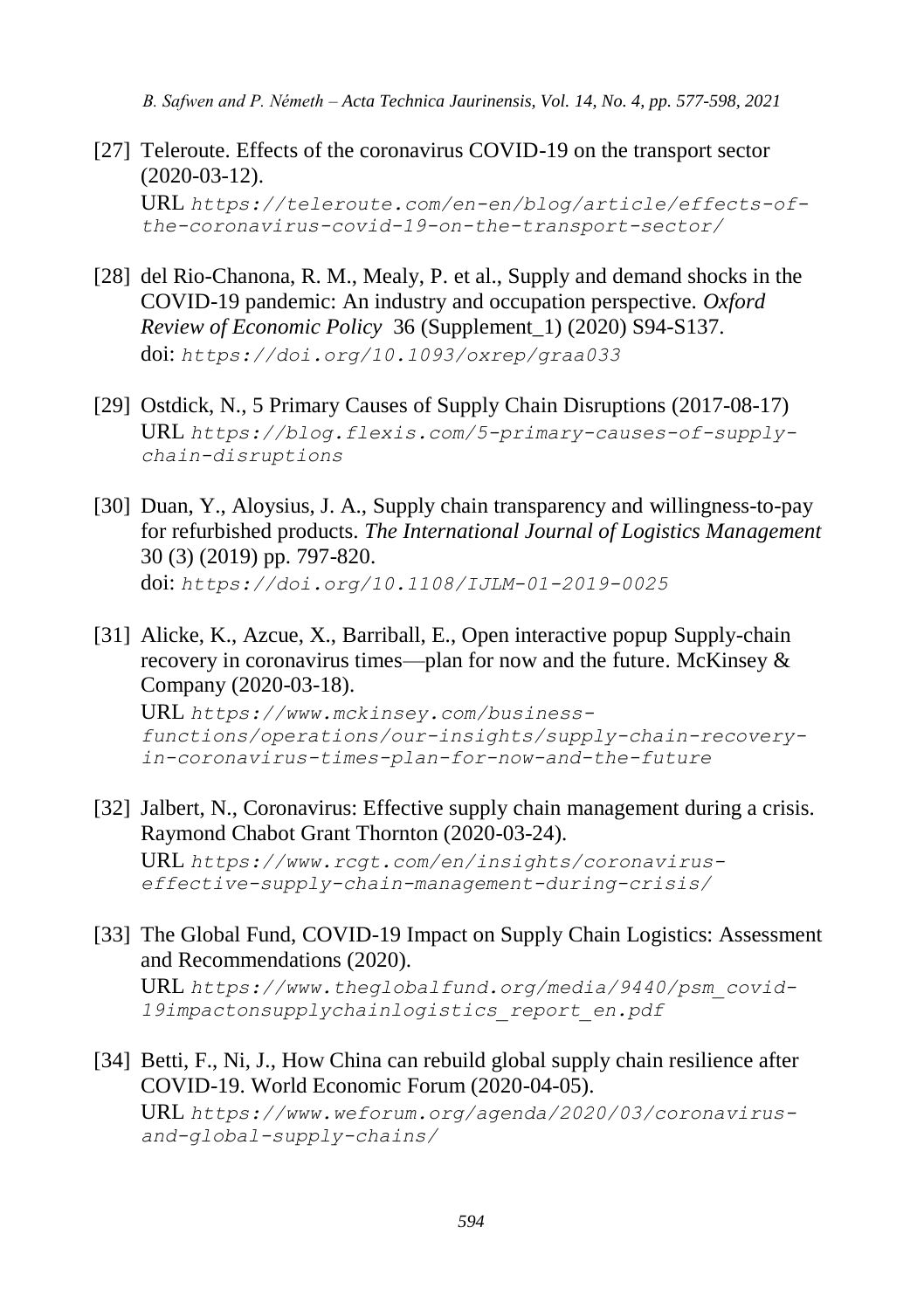- [35] The economist, The physical Internet (2006-06-17). URL *[https://www.economist.com/special](https://www.economist.com/special-report/2006/06/17/the-physical-internet)[report/2006/06/17/the-physical-internet](https://www.economist.com/special-report/2006/06/17/the-physical-internet)*
- [36] Montreuil, B., Toward a Physical Internet: meeting the global logistics sustainability grand challenge. *Logistics Research* 3 (2-3) (2011) pp. 71-87. doi: *<https://doi.org/10.1007/s12159-011-0045-x>*
- [37] Ballot, E., Montreuil, B., Meller, D.R., "The network of logistics networks", Paris, France: Direction de L'information Legale et Administrative (2014) p. 23. URL *http://www.ladocumentationfrancaise.fr/catalogue/97821100 98658/index.shtm*
- [38] Montreuil, B., Ballot, E., Fontane, F., An open logistics interconnection model for the Physical Internet. *IFAC Proceedings Volumes* 45 (6) (2012) pp. 327-332. doi: *<https://doi.org/10.3182/20120523-3-RO-2023.00385>*
- [39] Sallez, Y., Pan, S. et al., On the activeness of intelligent Physical Internet containers. *Computers in Industry* 81 (2016) pp. 96-104. doi: *https://doi.org/10.1016/j.compind.2015.12.006*
- [40] Meyer, T., Kuhn, M., Hartmann, E., Blockchain technology enabling the Physical Internet: A synergetic application framework. *Computers & Industrial Engineering* 136 (2019) pp. 5-17. doi: *https://doi.org/10.1016/j.cie.2019.07.006*
- [41] Sarraj, R., Ballot, E. et al., Analogies between Internet network and logistics service networks: challenges involved in the interconnection. *Journal of Intelligent Manufacturing* 25 (6) (2014) pp. 1207-1219. doi: *https://doi.org/10.1007/s10845-012-0697-7*
- [42] Pan, S., Nigrelli, M. et al., Performance assessment of distributed inventory in Physical Internet. Proceedings of International Conference on Computers and Industrial Engineering, CIE (2013) pp. 178–192. URL *<https://hal.archives-ouvertes.fr/hal-00876280>*
- [43] Venkatadri, U., Krishna, K. S., Ülkü, M. A., On Physical Internet logistics: modeling the impact of consolidation on transportation and inventory costs.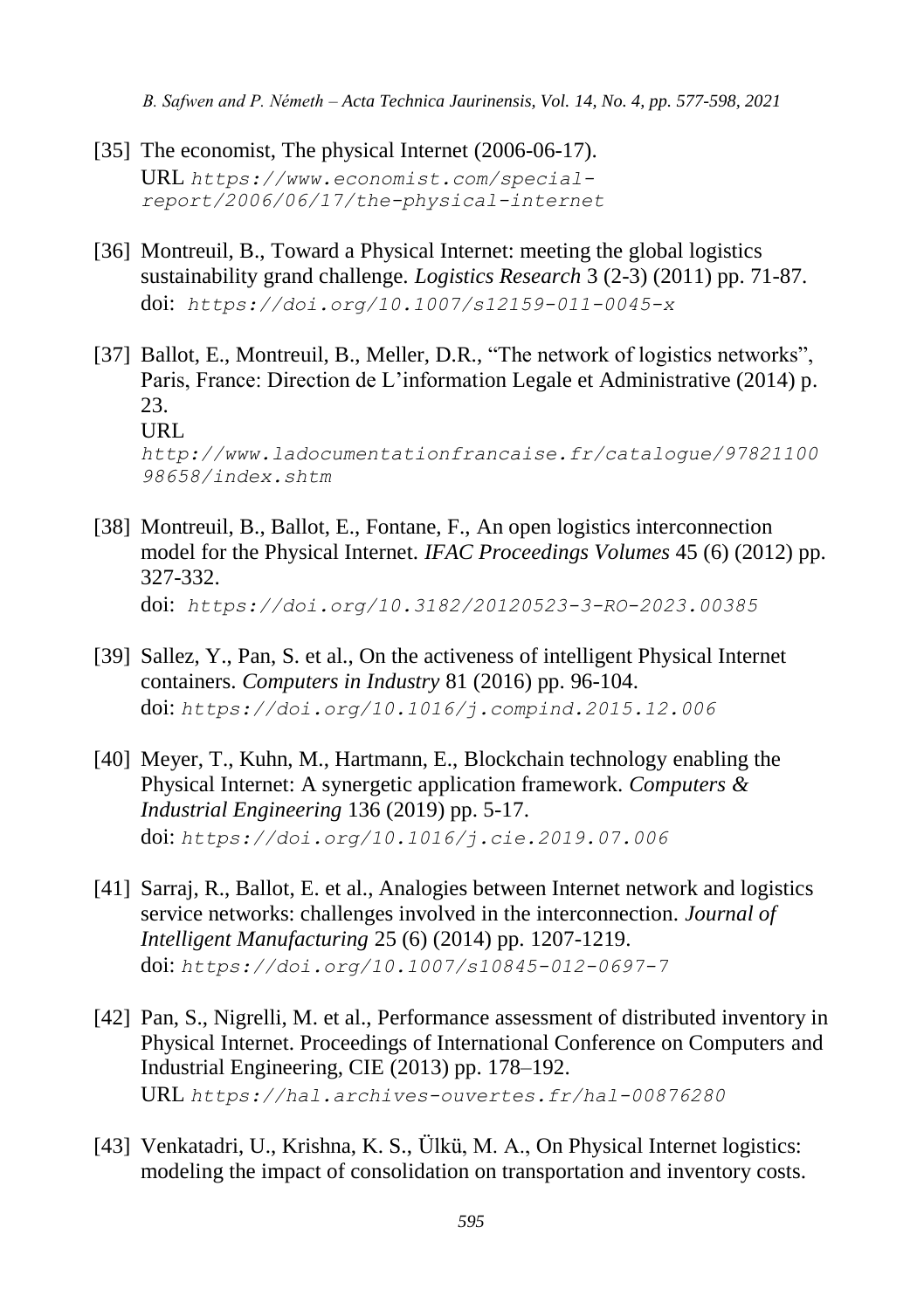*IEEE Transactions on Automation Science and Engineering* 13 (4) (2016) pp. 1517-1527. doi: *<https://doi.org/10.1109/TASE.2016.2590823>*

- [44] Yang, Y., Pan, S., Ballot, E., A model to take advantage of Physical Internet for vendor inventory management. *IFAC-PapersOnLine* 48 (3) (2015) pp. 1990-1995. doi: *https://doi.org/10.1016/j.ifacol.2015.06.380*
- [45] Pan, S., Nigrelli, M. et al., Perspectives of inventory control models in the Physical Internet: A simulation study. *Computers & Industrial Engineering* 84 (2015) pp. 122-132. doi:*https://doi.org/10.1016/j.cie.2014.11.027*
- [46] Wang, J. Q., Fan, G. Q. et al., Research on initiative scheduling mode for a physical internet-based manufacturing system. *The International Journal of Advanced Manufacturing Technology* 84 (1-4) (2016) pp. 47-58. doi: *[https://doi.org/10.1007/s00170-015-7915-3](https://doi.org/10.1007/s00170-015-7915-)*
- [47] Manopiniwes, W., Irohara, T., Stochastic optimisation model for integrated decisions on relief supply chains: preparedness for disaster response. *International Journal of Production Research* 55 (4) (2017) pp. 979-996. doi: *https://doi.org/10.1080/00207543.2016.1223379*
- [48] Gontara, S., Boufaied, A., Korbaa, O., Routing the PI-Containers in the Physical Internet using the PI-BGP Protocol. In 2018 IEEE/ACS 15th International Conference on Computer Systems and Applications (AICCSA). IEEE Xplore (2018) pp. 1-8. doi: *<https://doi.org/10.1109/AICCSA.2018.8612885>*
- [49] Lin, Y. H., Meller, R. D. et al., A decomposition-based approach for the selection of standardized modular containers. *International Journal of Production Research 52* (15) (2014) pp. 4660-4672. doi: *<https://doi.org/10.1080/00207543.2014.883468>*
- [50] Zhang, Y., Liu, S. et al. Smart box-enabled product–service system for cloud logistics. *International Journal of Production Research* 54 (22) (2016) pp. 6693-6706. doi: *https://doi.org/10.1080/00207543.2015.1134840*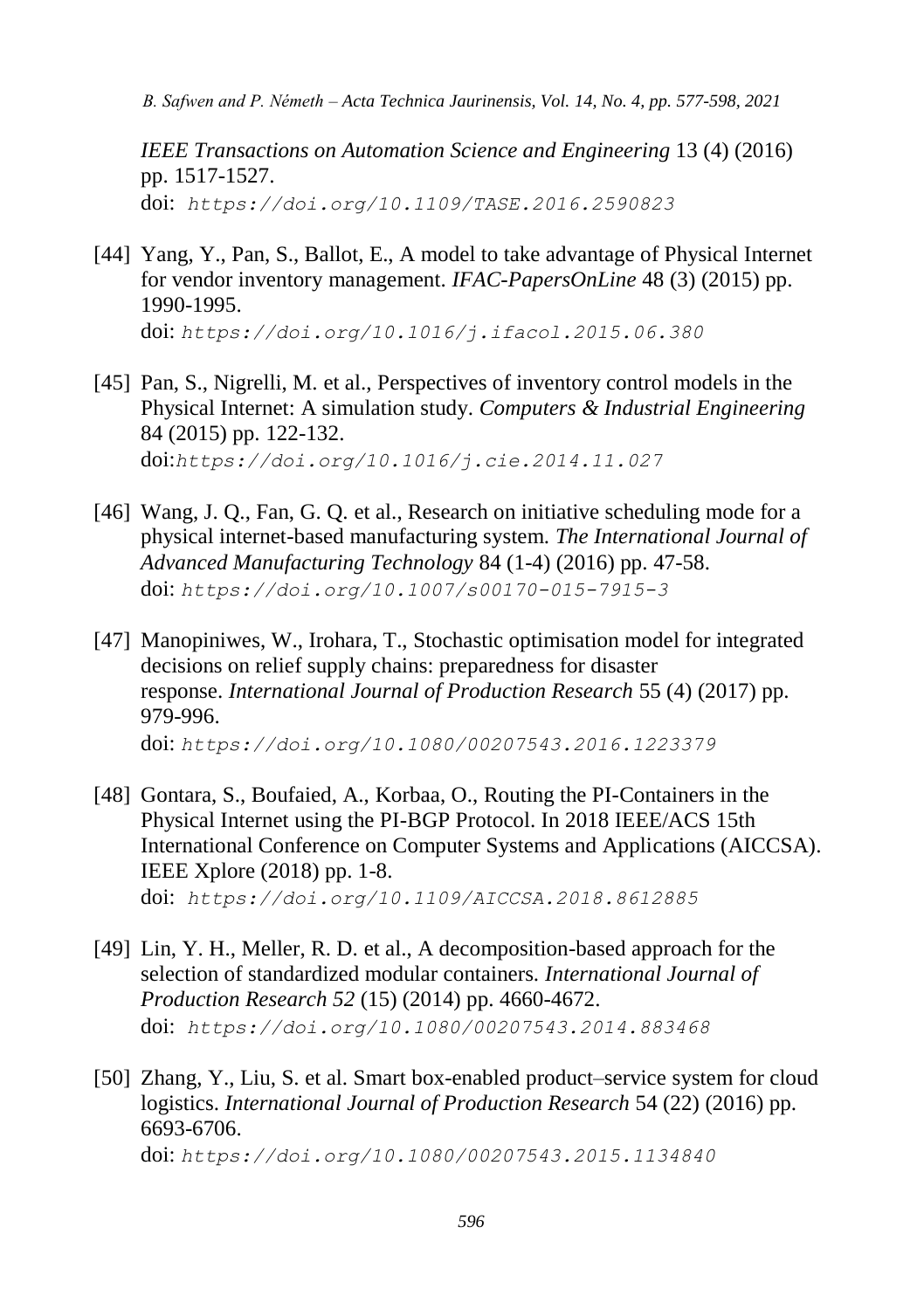- [51] Zhong, R. Y., Peng, Y. et al., Towards Physical Internet-enabled prefabricated housing construction in Hong Kong. *IFAC-PapersOnLine* 48 (3) (2015) pp. 1079-1086. doi: *https://doi.org/10.1016/j.ifacol.2015.06.227*
- [52] Montreuil, B., Meller, R. D., Ballot, E., Physical Internet Foundations Bureaux de Montréal : Bureaux de Québec. Cirrelt, 10 (2012). URL *[https://www.cirrelt.ca/DocumentsTravail/CIRRELT-FSA-](https://www.cirrelt.ca/DocumentsTravail/CIRRELT-FSA-2012-56.pdf)[2012-56.pdf](https://www.cirrelt.ca/DocumentsTravail/CIRRELT-FSA-2012-56.pdf)*
- [53] Darvish, M., Larrain, H., Coelho, L.C., A dynamic multi-plant lot-sizing and distribution problem. *International Journal of Production Research* 54 (22) (2016) pp. 6707-6717. doi: *https://doi.org/10.1080/00207543.2016.1154623*
- [54] Crainic, T. G., Montreuil, B., Physical internet enabled hyperconnected city logistics. *Transportation Research Procedia* 12 (Supplement C) (2016) pp. 383-398. doi: *<https://doi.org/10.1016/j.trpro.2016.02.074>*
- [55] Youssef A., Physical Internet: A solution for the logistics disruptions during the COVID-19 pandemic (2020-08-20).

URL *[https://medium.com/@youssefag99b/physical-internet-a](https://medium.com/@youssefag99b/physical-internet-a-solution-for-the-logistics-disruptions-during-the-covid-19-pandemic-2ee49d3757ae)[solution-for-the-logistics-disruptions-during-the-covid-](https://medium.com/@youssefag99b/physical-internet-a-solution-for-the-logistics-disruptions-during-the-covid-19-pandemic-2ee49d3757ae)[19-pandemic-2ee49d3757ae](https://medium.com/@youssefag99b/physical-internet-a-solution-for-the-logistics-disruptions-during-the-covid-19-pandemic-2ee49d3757ae)*

- [56] Matusiewicz, M. Logistics of the Future—Physical Internet and Its Practicality. *Transportation Journal* 59 (2) (2020) pp. 200-214. doi: *<https://doi.org/10.5325/transportationj.59.2.0200>*
- [57] Plasch, M., Pfoser, S. et al., Why Collaborate in a Physical Internet Network? - Motives and Success Factors. *Journal of Business Logistics* 42 (1) (2021) pp. 120-143. doi: *<https://doi.org/10.1111/jbl.12260>*
- [58] Herrera, M. M., Orjuela-Castro, J., An Appraisal of Traceability Systems for Food Supply Chains in Colombia. *International Journal on Food System Dynamics* 12 (1) (2021) pp. 37-50. doi: *http://dx.doi.org/10.18461/ijfsd.v12i1.74*